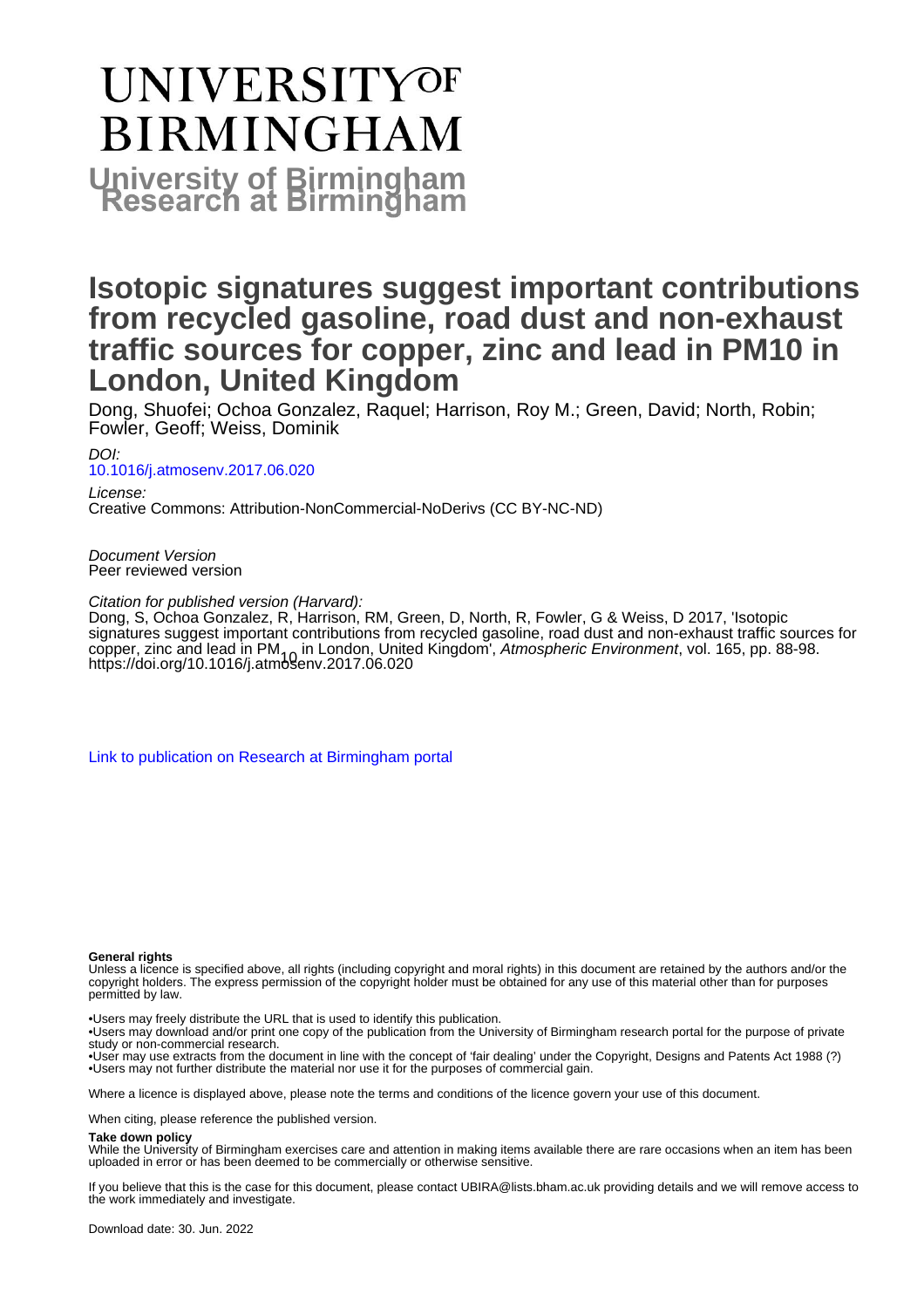## Accepted Manuscript

Isotopic signatures in atmospheric particulate matter suggest important contributions from recycled gasoline for lead and non-exhaust traffic sources for copper and zinc in aerosols in London, United Kingdom

Shuofei Dong, Raquel Ochoa Gonzalez, Roy M. Harrison, David Green, Robin North, Geoff Fowler, Dominik Weiss

PII: S1352-2310(17)30401-6

DOI: [10.1016/j.atmosenv.2017.06.020](http://dx.doi.org/10.1016/j.atmosenv.2017.06.020)

Reference: AEA 15382

To appear in: Atmospheric Environment

Received Date: 2 February 2017

Revised Date: 6 June 2017

Accepted Date: 10 June 2017

Please cite this article as: Dong, S., Ochoa Gonzalez, R., Harrison, R.M., Green, D., North, R., Fowler, G., Weiss, D., Isotopic signatures in atmospheric particulate matter suggest important contributions from recycled gasoline for lead and non-exhaust traffic sources for copper and zinc in aerosols in London, United Kingdom, *Atmospheric Environment* (2017), doi: 10.1016/j.atmosenv.2017.06.020.

This is a PDF file of an unedited manuscript that has been accepted for publication. As a service to our customers we are providing this early version of the manuscript. The manuscript will undergo copyediting, typesetting, and review of the resulting proof before it is published in its final form. Please note that during the production process errors may be discovered which could affect the content, and all legal disclaimers that apply to the journal pertain.

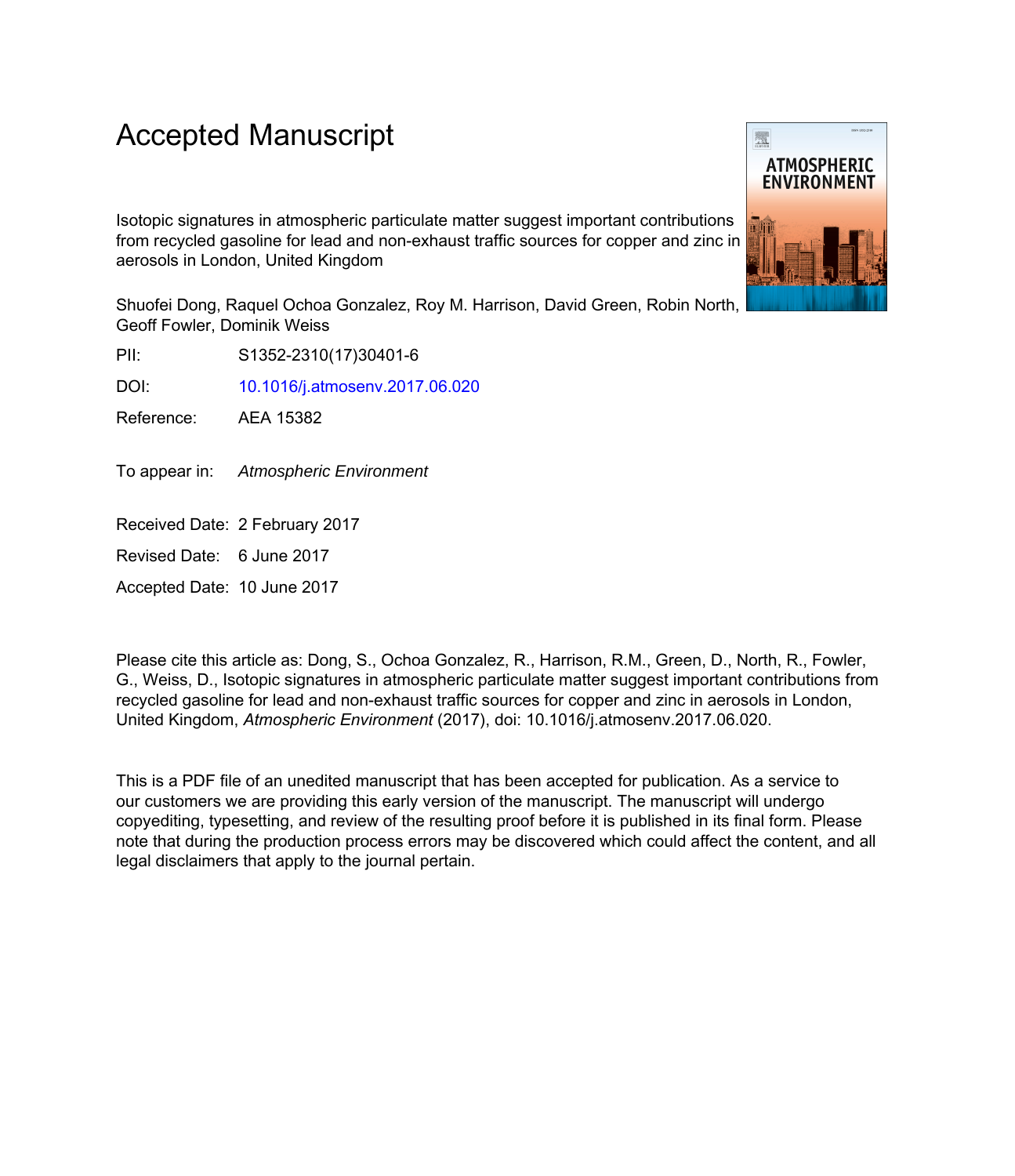### ACCEPTED MANUSCRIPT

| $\mathbf{1}$   |                                                                                                                                                                  |
|----------------|------------------------------------------------------------------------------------------------------------------------------------------------------------------|
| $\overline{2}$ |                                                                                                                                                                  |
| 3              |                                                                                                                                                                  |
| 4              |                                                                                                                                                                  |
|                |                                                                                                                                                                  |
| 5              |                                                                                                                                                                  |
| 6              | Isotopic signatures in atmospheric particulate matter suggest important                                                                                          |
| 7              | contributions from recycled gasoline for lead and non-exhaust traffic                                                                                            |
| 8              | sources for copper and zinc in aerosols in London, United Kingdom                                                                                                |
| 9              |                                                                                                                                                                  |
| 10             |                                                                                                                                                                  |
| 11             |                                                                                                                                                                  |
| 12             | Shuofei Dong <sup>1,2</sup> , Raquel Ochoa Gonzalez <sup>1*</sup> , Roy M. Harrison <sup>3,4</sup> , David Green <sup>5</sup> , Robin North <sup>6</sup> , Geoff |
| 13             | Fowler <sup>1</sup> and Dominik Weiss <sup>1</sup>                                                                                                               |
| 14             |                                                                                                                                                                  |
| 15             | <sup>1</sup> Imperial College London, Department of Earth Science and Engineering, London, SW7 2AZ, UK                                                           |
| 16             | <sup>2</sup> CRPG, UMR 7358 CNRS-UL, Nancy 54500, France                                                                                                         |
| 17             | <sup>3</sup> National Centre for Atmospheric Sciences, Division of Environmental Health and Risk Management, University of                                       |
| 18             | Birmingham, B15 2TT, UK                                                                                                                                          |
| 19             | <sup>4</sup> Department of Environmental Sciences / Center of Excellence in Environmental Studies, King Abdulaziz University, PO                                 |
| 20             | Box 80203, Jeddah, 21589, Saudi Arabia                                                                                                                           |
| 21             | <sup>5</sup> Centre for Environment and Health, King's College London, London SE1 9NH, UK                                                                        |
| 22             | <sup>6</sup> Transport Systems Catapult, Milton Keynes, MK9 1BP, UK                                                                                              |
| 23             |                                                                                                                                                                  |
| 24             |                                                                                                                                                                  |
| 25             |                                                                                                                                                                  |
| 26             | *Corresponding author                                                                                                                                            |
| 27             | E-mail: raquelocglez@yahoo.es                                                                                                                                    |
| 28             | Tel: +44 (0)20 7594 63 83                                                                                                                                        |
| 29             |                                                                                                                                                                  |
| 30             |                                                                                                                                                                  |
| 31             |                                                                                                                                                                  |
|                |                                                                                                                                                                  |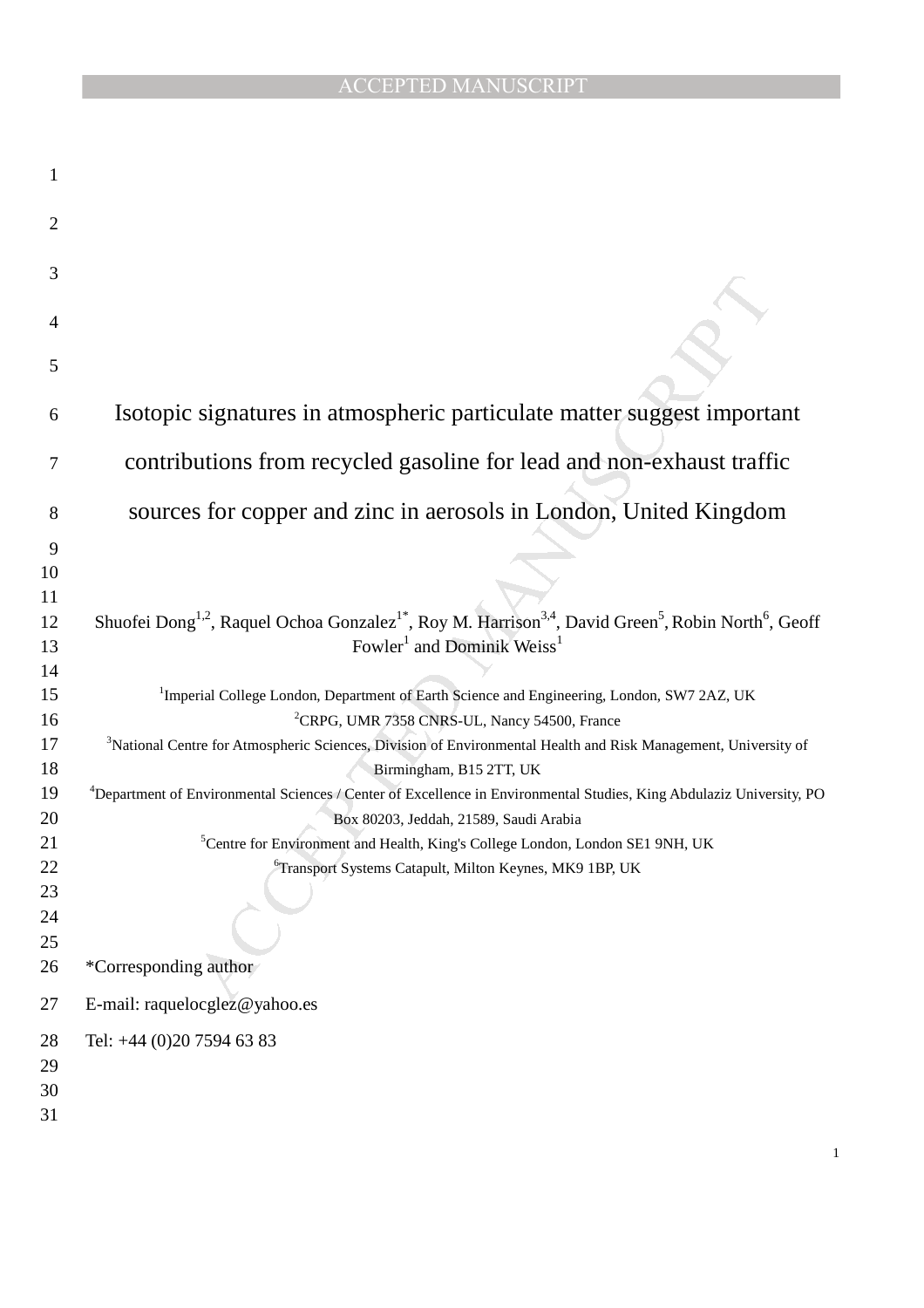#### **Abstract**

The aim of this study was to improve our understanding of what controls the isotope composition of Cu, Zn and Pb in particulate matter (PM) in the urban environment and to develop these isotope systems as possible source tracers. To this end, isotope ratios (Cu, Zn and Pb) and trace element concentrations (Fe, Al, Cu, Zn, Sb, 36 Ba, Pb, Cr, Ni and V) were determined in PM<sub>10</sub> collected at two road sites with contrasting traffic densities in central London, UK, during two weeks in summer 2010, and in potential sources, including non-combustion traffic emissions (tires and brakes), road furniture (road paint, manhole cover and road tarmac surface) and road dust. The isotope signatures of other important sources (gasoline and exhaust emissions) were taken from previous published data. Iron, Ba and Sb were used as proxies for emissions derived from brake pads, and Ni, and V for emissions derived from fossil fuel oil.

UK, during two weeks in summer 2010, and in potential sources, including mon-con-<br>or stylically and transmit associated paint, manufole cover and rotation strong solitons soliton samples to the important sources (gasoline 42 The isotopic composition of Pb (expressed using <sup>206</sup>Pb/<sup>207</sup>Pb) ranged between 1.1137 and 1.1364. The 43 isotope ratios of Cu and Zn expressed as  $\delta^{65}Cu_{NIST976}$  and  $\delta^{66}Zn_{Lyon}$  ranged between -0.01 ‰ and +0.51 ‰ and between -0.21 ‰ and +0.33 ‰, respectively. We did not find significant differences in the isotope signatures in PM<sub>10</sub> over the two weeks sampling period and between the two sites, suggesting similar sources for each metal at both sites despite their different traffic densities. The stable isotope composition of Pb suggests significant contribution from road dust resuspension and from recycled leaded gasoline. The Cu and Zn 48 isotope signatures of tires, brakes and road dust overlap with those of PM<sub>10</sub>. The correlation between the 49 enrichments of Sb, Cu, Ba and Fe in  $PM_{10}$  support the previously established hypothesis that Cu isotope ratios are controlled by non-exhaust traffic emission sources in urban environments (Ochoa Gonzalez et al., 2016). 51 Analysis of the Zn isotope signatures in  $PM_{10}$  and possible sources at the two sites suggests significant contribution from tire wear. However, temporary additional sources, likely high temperature industrial 53 emissions, need to be invoked to explain the isotopically light Zn found in 3 out of 18 samples of PM<sub>10</sub>.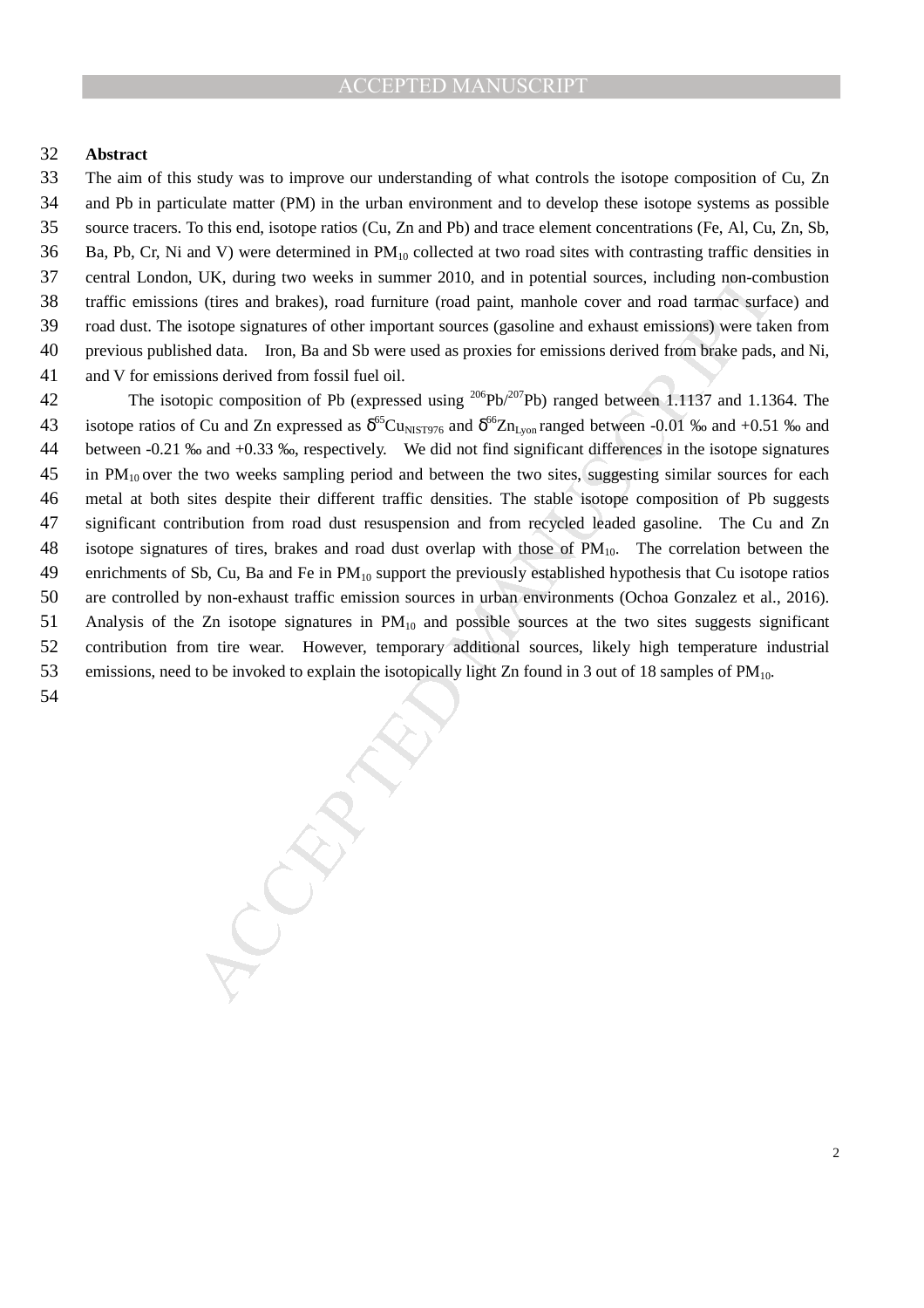#### **1. Introduction**

Metals in atmospheric particulate matter (PM) are a serious concern as they induce adverse health effects. Cardiopulmonary diseases have been attributed to the capacity of inhaled particles and metals to cause inflammation and injury at the air-lung interface (Costa and Dreher, 1997; Chen and Lippmann, 2009; Gamble and Lewis, 1996; Jarup, 2003; Ozkaynak et al., 1996). Lead exposure damages the human central nervous system and kidneys, affects biochemical processes and impairs psychological and neurobehavioral functions (Tong et al., 2000). Zinc is associated with oxidative stress and a contributing factor in many chronic diseases (Prasad et al., 2004; Walsh et al., 1994), and Cu causes damage to proteins and lipids (Brewer, 2010). Thus, developing a full understanding of the major sources of metals in urban PM is critical to control toxic emissions in urban environments.

6; Jarop, 2003; Ozkaynak et al., 1996). Lead exposure damanges the human central<br>expose, affects bicohemical processes and impairs psychological and neurolenkivioral for<br>00.4; Valish et al., 1994), and Cu causes damage to Previous studies analyzed the sources of multiple elements in urban PM by using conventional chemical techniques and receptor modeling methods such as principal component analysis (PCA) and positive matrix factorization (PMF). These suggested that industrial emissions, exhaust and non-exhaust traffic emissions and resuspended road dust are the major sources that contribute to the metal aerosol burden in large cities around the world including Birmingham, Thessaloniki, and Boston (Cooper and Watson, 1980; Harrison et al., 1997; Laden et al., 2000; Lin et al., 2010; Manoli et al., 2002; Polissar et al., 2001; Querol et al., 2001; Thurston and Spengler, 1985). Iron and Cr are often associated with the bulk matrix from road dust, Zn from tire and brake wear, and road dust re-suspension, Pb from the past use of leaded gasoline, Fe from brake drum abrasion, wear-off of engines, tires and brakes, and V and Ni with emissions from oil combustion (Garg et al., 2000; Hjortenkrans et al., 2007; Manoli et al., 2002; Thorpe et al. 2007; Thurston et al., 2011). Copper, Sb and Ba are abundant in brake lining materials whereas brakes, yellow road paint and road pavement are typically sources of Cr (Adachi and Tainosho, 2004; Garg et al., 2000; Hjortenkrans et al., 2007; Iijima et al., 2007; Rodriguez et al., 2004; Salma and Maenhaut, 2006; Thorpe and Harrison, 2008).

The success of using metal concentrations in combination with PCA and PMF to identify single sources of trace metals remains limited. PCA does not provide a unique solution because of its simplified approach and 81 the results of PMF vary depending on different uncertainty structures (Samek et al., 2016). Consequently, the use of isotope ratios is widely investigated to improve source tracing in atmospheric particles (Wiederhold, 2015, Weiss et al., 2008). This approach was indeed highly successful for Pb, where isotopes identified leaded gasoline as the main source in urban PM in London, and despite the restrictions in the use of leaded gasoline in the 1980s, a contribution of 60% was still found in west London between 1995 and 1996 (Monna et al., 1997; Noble et al., 2008). Stable isotope systems have been tested for source apportionment of trace elements in PM such as Fe, Sr, Zn and Nd (Flament et al., 2008; Geagea et al., 2008; Majestic et al., 2009; Widory et al., 2010). Zinc isotopes in urban PM were studied in Metz (Cloquet et al., 2006), São Paulo (Gioia 89 et al., 2008), and Barcelona and London (Ochoa Gonzalez et al., 2016). In Metz, the  $\delta^{66}Zn_{Lyon}$  in ambient PM collected in a bus and an urban waste incinerator showed similar values close to +0.12 ‰. In São Paolo, in 91 contrast, Gioia et al. (2008) found lighter ratios and significantly larger variations in  $\delta^{66}Zn_{Lyon}$ , ranging between 92 -1.05 and -0.46 ‰ in PM<sub>2.5-10</sub> and between -1.13 and -0.07 ‰ in PM<sub>2.5</sub>. In line with these findings, Ochoa 93 Gonzalez et al. (2016) found isotopically light Zn in PM<sub>10</sub> collected in Barcelona, with  $\delta^{66}Zn_{Lyon}$  ranging between -0.45 and -0.83 ‰, and isotopically heavy Cu in coarse PM collected in London during late autumn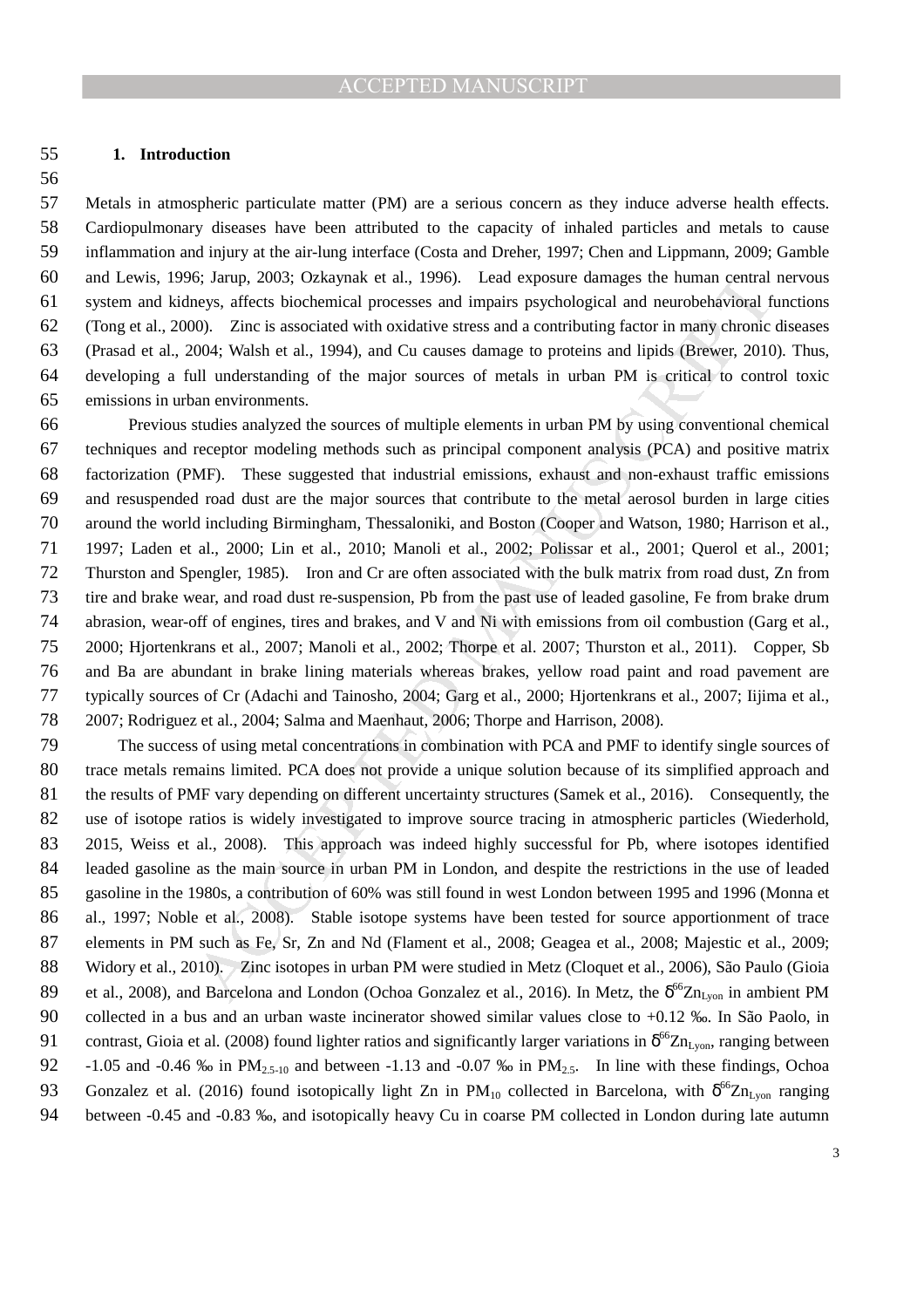95 and the winter season  $(\delta^{65}Cu_{NIST976}$  between +0.66 and +0.97 ‰) (Ochoa Gonzalez et al., 2016). The observed isotope signatures in the PM were associated with sources derived from combustion and smelting processes. Other studies are in line with this interpretation as they showed that residues and flue gas particles from metal refining and coal combustion are highly fractionated relative to the starting materials, with isotopically lighter Zn emitted in the PM (between -0.73 and -0.63 ‰) and heavy Zn remaining in the residues (up to +1.49 ‰) (Mattielli et al., 2009; Ochoa Gonzalez and Weiss, 2015; Sivry et al., 2008). These signatures seem to partially overlap with the isotope ratios of Zn in anthropogenic materials produced during low temperature 102 processes like galvanisation which show  $\delta^{66}Zn_{Lyon}$  between +0.12 and +1.15 ‰ (Araújo et al., 2017; John et al, 2007). In summary, these studies suggested strongly that Cu and Zn isotopes can play an important role in the identification of emission sources from metal refining and combustion due to their larger fractionation, as well as Pb isotopes to assess the contribution from the past use of leaded gasoline.

2009; Orbous Gonzalez and Weiss. 2015; Sivry et al., 2008). These signatures<br>y with the isotope ratios of Zn in anthropogenic materials produced during low tem<br>alvanisation which show  $\delta^{\omega} \mathbf{Z}_{\Pi_2,m}$  between -0.12 an The aim of this study was to improve our present knowledge on what controls the isotopic variability of Cu, Zn and Pb in urban PM and to critically assess the potential of these isotope systems for source tracing. To this 108 end, we determined short-term temporal and spatial isotope variability of Cu, Zn and Pb in PM<sub>10</sub> collected in 2010 in central London and in potential sources including road furniture (manhole cover, road paint and road tarmac surface), non-combustion vehicle sources (tire and brake wear) and road dust (that represents other 111 potential sources deposited in the road environment). We collected possible sources and  $PM_{10}$  samples at a high and a low traffic density site over a 20-day sampling period during summer. The concentrations of trace elements including Fe, Sb, Ba, Cr, Ni, and V, and enrichment factors (EF) were combined with the isotope ratios of Zn, Cu and Pb to constrain possible contributions from sources. Finally, we critically compare the isotope data in 115 PM<sub>10</sub> and potential sources in London with previously published isotope signatures of other potential sources and 116 PM from major urban cities.

#### **2. Materials and methods**

#### **2.1. Sample collection**

121 Samples of PM<sub>10</sub> were collected for 48 h using a Partisol-Plus Model 2025 Sequential Air Sampler (Thermo 122 Scientific, MA, USA) at two different road sites in central London between 8<sup>th</sup> July 2010 and 28<sup>th</sup> July 2010 at a height of 3.5 m. Nine samples (MR1-MR9) were collected at the heavily traffic street canyon Marylebone Road (denoted as MR) in London, with more than 80,000 vehicles per day and frequently congested (Charron and Harrison, 2005). Nine samples (NK1-NK9) were collected at a sampling location in North Kensington (denoted as NK) which is a lightly trafficked open urban site situated next to a school playground (Bigi and Harrison, 2010). The sampling site NK has an average daily traffic flow of 8,000 vehicles and the nearest road is more than 30 m away (Abdalmogith and Harrison, 2006). Polytetrafluoroethylene (PTFE) filters were used 129 for PM<sub>10</sub> collection and leached prior use for 2 days in 1.5 M sub-boiling distilled HNO<sub>3</sub> at 100<sup>°</sup>C on a hotplate.

Potential ssources for various metals were constrained following a critical literature review and included brake pads for Cu, Sb and Ba; tire wear and road dust for Zn, Fe, Pb and Cr; road paint and road surface for Cr (Adachi and Tainosho, 2004; Hjortenkrans et al., 2007; Thorpe and Harrison, 2008; Thorpe et al., 2007), and manhole covers for Zn (Fry et al., 2005). The isotopic composition of Zn and Pb from gasoline and vehicle exhaust emissions have been taken from the literature (Cloquet et al., 2006; Gioia et al., 2008; Monna et al.,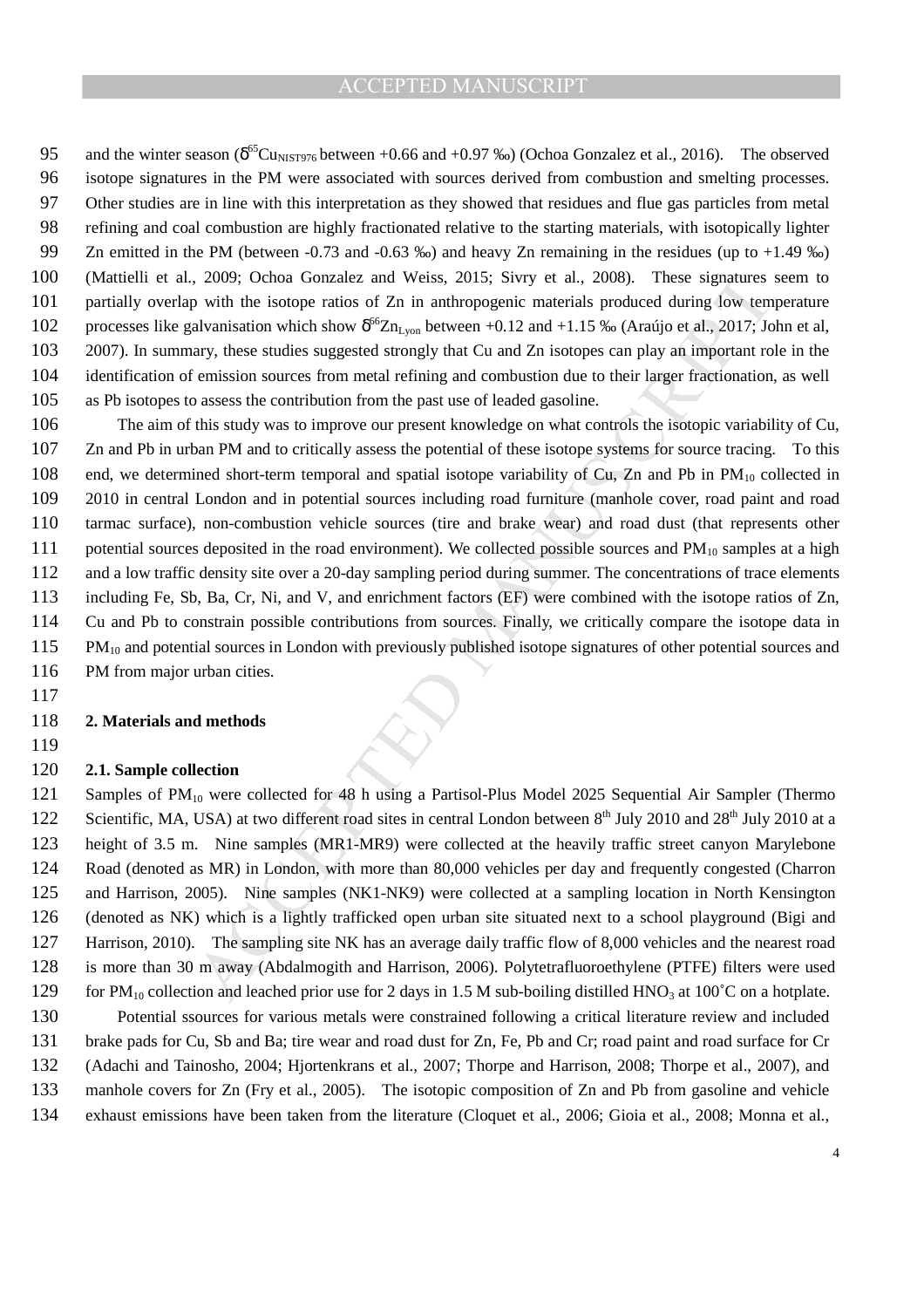1997).

Three samples of road dust were taken at each site, one next to the PM sampling tube and two in the opposite directions from each sampling site. Approximately 30 g of road dust were taken using a brush and a pan previously cleaned; samples were sieved at 2 mm and then milled using an agate pestle and mortar for subsequent analysis. The road dust samples were taken during clear days without rainfall 24 h prior sample collection. Road furniture (manhole cover and road paint, two samples at each site; road tarmac surface, two samples at the NK site) were sampled within approximately 10 m of each aerosol sampling site and were 142 stored in plastic bags. There were no natural soils exposed close to the sampling sites. There were manhole 143 covers in the middle of the roads where the PM<sub>10</sub> were collected, as well on the side. There were approximately five manhole covers within 50 m.

Non-combustion vehicle sources, i.e., tear-off from tires and brakes, were characterized using a collection of used tires and new brake pads. Twelve individual car tires of common commercial brands were shredded and mixed in three sets (labelled as R43/54-1, R43/54-2 and R56/57-1) before analysis. The brake samples were scratched from the surface of two different brands of metallic brake pads commonly used. These include metallic pads HBP Ferodo for Peugeot and Renault cars, and FSB Halfords for Volkswagen family cars (labelled as HBP and FSB, respectively).

#### **2.2. Sample preparation**

ad furnitre (manhole cover and road paint, two samples at each stic; to ad timmine for NMS site). We were sampled whihin approximately 10 m of each acrosol sampling sites. There were no natural solits exposed close to the The filters were weighed before and after the collection to determine the mass of material. The metals were 154 leached from the filter with 5 ml of aqua regia for 24 hours followed by 10 ml of 0.5 M HNO3 for 48 hours on a hotplate at 80˚C. An ultrasonic bath was used for 1 hour every 12 hours to improve the removal efficiency. 156 The filters were then washed with 5 ml 0.5 M HNO<sub>3</sub> three times. The two solutions were mixed and evaporated to dryness before further treatment. The standard reference material BCR-723 (road dust) and all the samples 158 were digested using a conc. HNO<sub>3</sub>:HClO<sub>4</sub> mixture (1:4) in sealed PFA vials (Savillex, MN, USA) at 150°C in a hotplate for 24 hours. HClO4 was used to favor the oxidation of the organic matter. The samples were dried 160 and digested using a mixture of conc. HNO<sub>3</sub> and HF (1:4) on a hotplate at 140°C for another 24 hours. The 161 solutions were taken to dryness again. The samples were re-fluxed in 300  $\mu$ l of conc. HNO<sub>3</sub> and evaporated 162 twice to remove the excess of fluorides. After re-dissolution in 2.5 ml of 0.5 M HNO<sub>3</sub>, 0.5 ml was used for concentration measurement using quadrupole ICP-MS and the remaining volume of each solution was prepared for anion exchange column separation of Pb, Cu and Zn.

All the experimental work was carried out in a Class 1000 clean lab and under Class 10 laminar flow hoods in the MAGIC laboratories at Imperial College London. Sub-distilled mineral acids (HNO<sub>3</sub> 15 mol  $I^1$ , 167 HCl 6 mol  $I^{-1}$ ), commercial HF (40 % v/v Suprapur, Merck, Germany) and HClO<sub>4</sub> (70 % v/v Suprapur, Merck, Germany), and 18.2 MΩ·cm grade Millipore water (Bedford, MA, USA) were used throughout this study.

#### **2.3. Concentration analysis and enrichment factors**

The concentration of Fe, Al, Cu, Zn, Sb, Ba, Pb, Cr, Ni and V were determined using quadrupole ICP-MS (Varian, CA, USA). Table S1 shows the concentrations of Cu, Zn, Sb, Ba and Pb determined for BCR-723 (road dust) and the indicative values provided by the European Commission Joint Research Centre Institute for

- Reference Materials and Measurements. The analytical uncertainty of the concentration determinations for all
-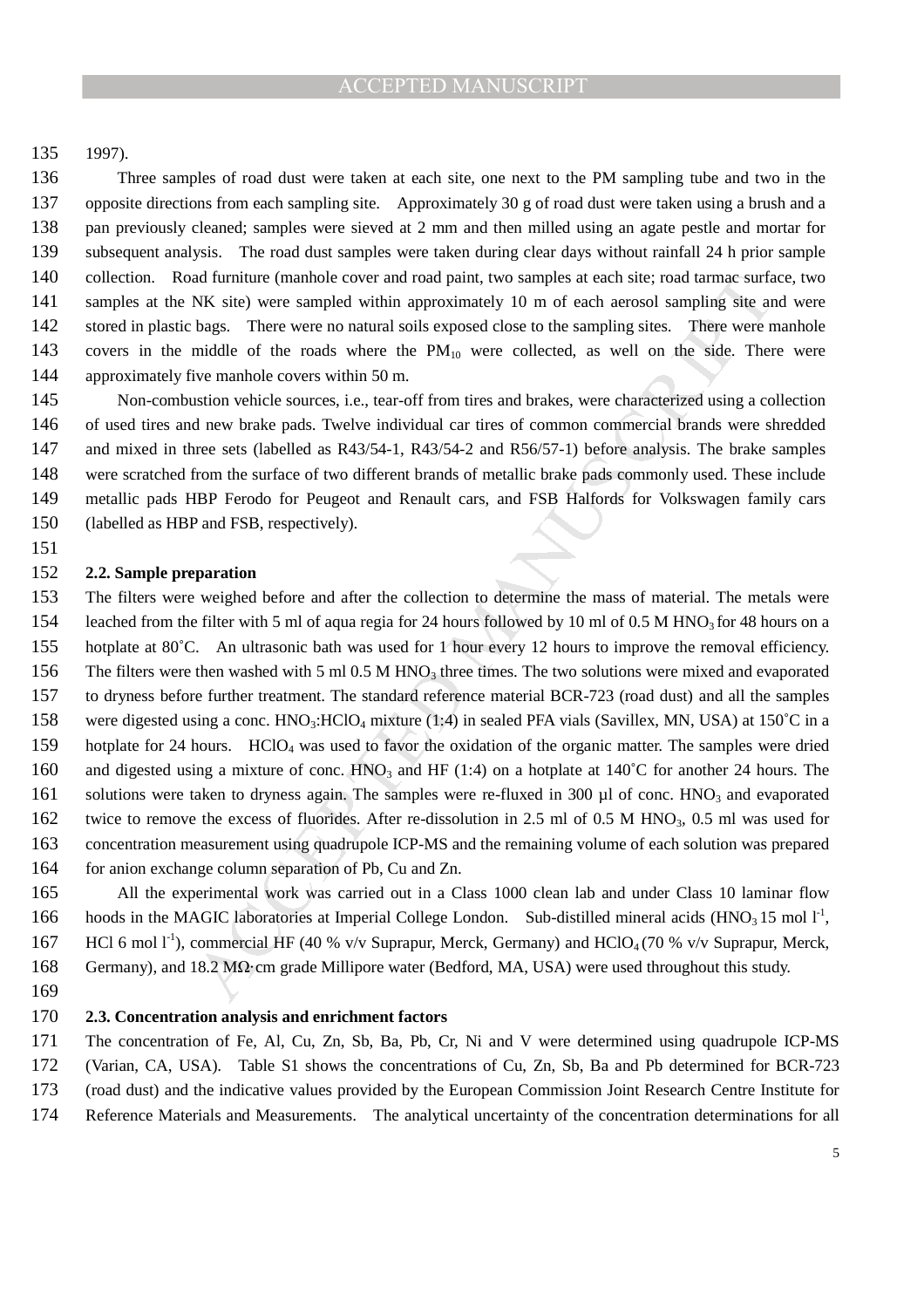- 175 elements was better than 6% (n=5, 2SD) and the recoveries, relative to the indicative values were higher than 176 89 % with respect to the reference values for all the elements.
- 177 The EFs of the PM<sub>10</sub> were calculated to assist the source assessment study using Al as as a proxy for the 178 upper continental crust according to Eq. 1,

179 
$$
EF_{C} = \frac{C_{\text{sample}}/Al_{\text{sample}}}{C_{\text{crust}}/Al_{\text{crust}}} \quad \text{[Eq. 1]}
$$

180 where C is the element of interest and  $C_{sample}$ ,  $A_{sample}$ ,  $C_{crust}$  and  $A_{lcrust}$  are the concentrations of C and Al in the 181 sample and the continental crust. The average chemical composition of the upper continental crust was used as 182 previously reported (Wedepohl, 1995).

183

#### 184 **2.4. Isotope ratio analysis of Cu, Zn and Pb**

Copper, Zn and Pb in all of the samples were separated from other matrix elements using ion exchange chromatography. The details of the Cu, Zn and Pb separation methods and sample treatment are described in detail elsewhere (Dong et al., 2013; Weiss et al., 2004) and summarized in the supplementary material. The isotope ratios were determined using a Nu Plasma multi collector ICP-MS (Nu Instruments Limited, UK) equipped with a Nu DSN-100 Desolvation Nebuliser System. The instrumental mass bias was corrected using standard-sample bracketing for Cu isotope ratio measurement (Peel et al. 2008), Tl doping for Pb isotope ratio 191 measurements (Weiss et al., 2004) and a  $^{64}Zn-^{67}Zn$  double spike for  $Zn$  isotope ratio measurements (Arnold et al., 2010, Ochoa Gonzalez et al., 2016).

EFC  $\frac{E_T}{C_{\text{cons}}/A_{\text{t,rest}}}$  [Eq. 1]<br>
Element of interest and C<sub>sample</sub>,  $A_{\text{t,rest}}$  (Eq. 1]<br>
Element of interest and C<sub>sample</sub>,  $A_{\text{t,rest}}$  ( $A_{\text{t,rest}}$  are the concentrations of C and<br>
continental crust. The average ch 193 The total procedural blank was <4 ng for Cu and Zn, and < 80 pg for Pb. These contributions were less 194 than 0.01% of the total element content in all samples analyzed and had no significant effect on the accuracy of 195 the isotope ratio measurements. The Romil Cu and Romil Zn solutions were processed and measured with the 196 samples and showed values of  $\delta^{65}Cu_{NIST976} = +0.17 \pm 0.10$  % (2SD, n=24) and  $\delta^{66}Zn_{Lyon} = -9.12 \pm 0.08$  % (2SD, 197 n=20), respectively. These are within error relative to previous published values for Romil Cu ( $\delta^{65}$ Cu<sub>NIST976</sub> = 198 +0.18 ± 0.06 ‰, n=19, Moeller et al., 2012;  $\delta^{65}Cu_{NIST976}$  = +0.18 ± 0.05 ‰, n=4, Ochoa Gonzalez et al., 2016) 199 and Romil Zn  $(\delta^{66}Zn_{Lyon} = -9.14 \pm 0.08 \text{ %}, n=21, \text{ Chapman et al., 2006}).$  During this study <sup>206</sup>Pb/<sup>204</sup>Pb, 200 <sup>207</sup>Pb/<sup>204</sup>Pb and <sup>208</sup>Pb/<sup>204</sup>Pb for NIST-SRM 981 Pb (when treated as non-spiked standard) were 16.9372 ± 201 0.0021, 15.4954  $\pm$  0.0021 and 36.7158  $\pm$  0.0057 (n=50), respectively, which are in good agreement with 202 previous published data (Weiss et al., 2004).

#### 204 **3. Results and discussion**

203

#### 205 **3.1. Source assessment based on concentrations and enrichment factors**

206 The concentrations of  $PM_{10}$  and of Fe, Cu, Al, Zn, Sb, Ba, Fe, Cr, Pb, Ni and V in  $PM_{10}$  and local sources are 207 shown in Table 1 and Table 2. The concentrations of  $PM_{10}$  are approximately twice as high at the MR site 208 (31 $\pm$ 7 µg m<sup>-3</sup>) compared to the NK site (14 $\pm$ 3 µg m<sup>-3</sup>). According to London Air, average hourly 209 concentrations of PM<sub>10</sub> at the MR and NK sites over the sampling period during July 2010 are  $40\pm15$  µg m<sup>-3</sup> 210 and  $16\pm7$  µg m<sup>-3</sup>, respectively (London Air Website, www.londonair.org.uk).

211 The concentrations and EFs of Fe, Cu, Zn, Sb, Ba and Cr in the  $PM_{10}$  collected at the MR site are much 212 higher than those at the NK site (Tables 1 and 3). These elements are highly enriched relative to natural dust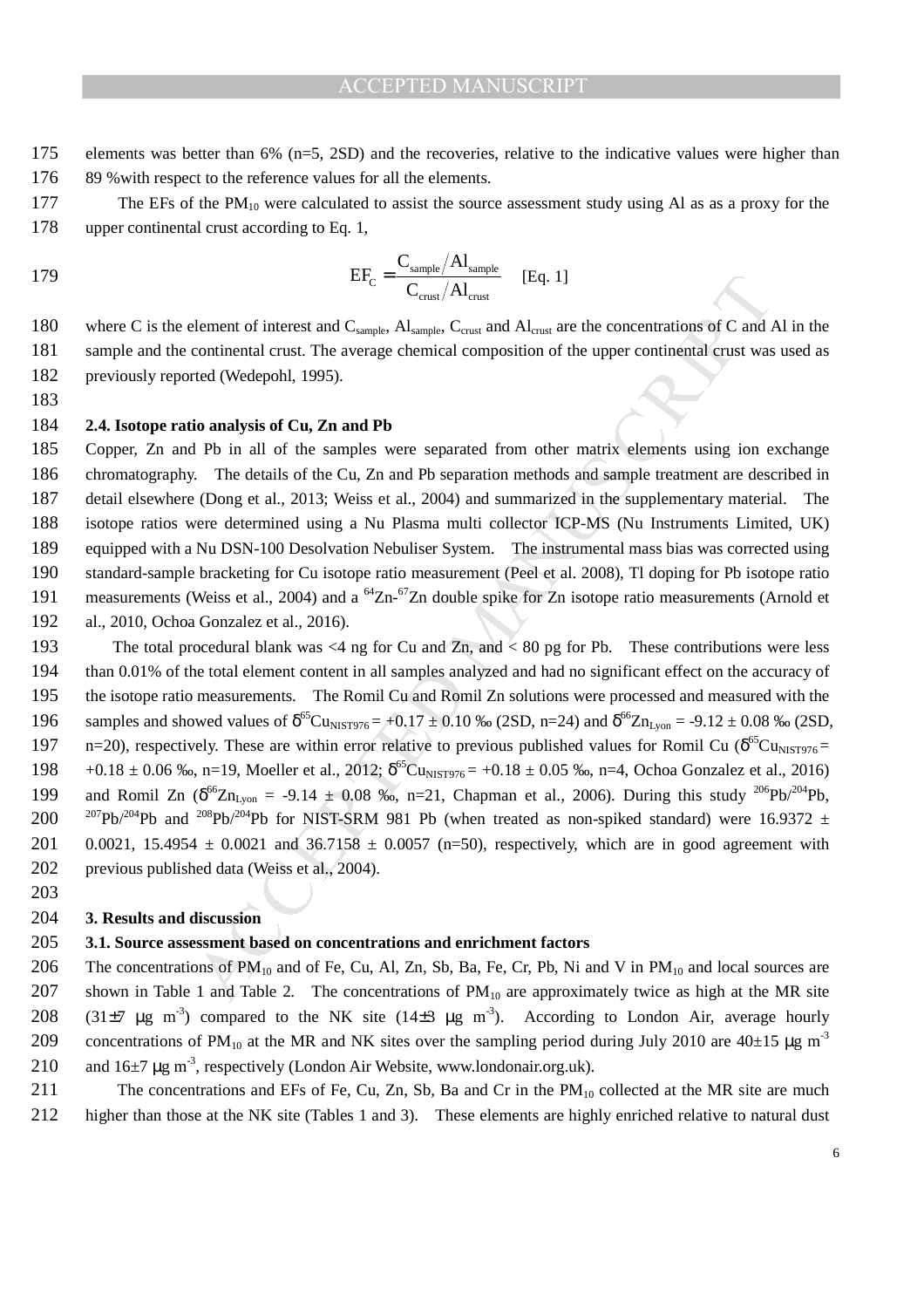213 represented geochemically by the upper continental crust (Table 3), suggesting that they are derived from 214 traffic related emissions. Iron, Cu, Zn, Sb and Ba are typically high in tires and brakes (McKenzie et al., 215 2009). The correlations between the  $EF_{Sb}$  and those of Fe, Cu, Zn and Ba (Figure 1) in PM<sub>10</sub> at the NK and 216 the MR sites show  $R^2$  between 0.8686 and 0.9972, supporting the hypothesis of similar sources at the sampling 217 sites and of non-combustion traffic emissions as main source. The EF<sub>Sb</sub> and those of typical tracers of brakes 218 (i.e., Fe, Cu and Ba) show similar and very high  $R^2$  ( $R^2$  between 0.9949 and 0.9972), suggesting that 219 non-exhaust traffic emissions are the dominant source for these elements in urban  $PM_{10}$  in London.

220 Re-suspension of small particles of road dust may have a significant effect on the generation of  $PM_{10}$ enriched in metals (Amato et al., 2014; Thorpe and Harrison, 2008). The road dust samples collected at the MR site (MRRD-1, MRRD-2 and MRRD-3) are enriched in Fe, Cu, Zn, Sb, Ba, Cr and Pb compared to road dust at the NK site (NKRD-1, NKRD-2 and NKRD-3) (Table 3), most probably reflecting the higher traffic density. This observation supports the idea that re-suspended road dust is an important source of these elements in urban PM (Amato et al., 2014).

226 Brake wear is the dominant source of Ba in urban and natural PM (Gietl and Klemm, 2009; Gietl et al., 227 2010; Iijima et al., 2007; Moreno et al., 2015). We find high concentrations of Ba in brakes (310 – 1300 µg 228  $\text{g}^{-1}$ ) and samples of manhole cover (120-1100  $\mu$ g g<sup>-1</sup>) (Table 2). The concentrations of Ba in the PM<sub>10</sub> at the NK 229 site (1.6 $\pm$ 0.4 ng m<sup>-3</sup>) are much lower than at the MR site (5.7 – 84 ng m<sup>-3</sup>), supporting the dominant 230 contribution of brake wear.

ID also so similar and very high R<sup>e</sup> R<sup>e</sup> between 0.9949 and 0.9972), suggest<br>also show similar and very high R<sup>e</sup> Re<sup>o</sup> between 0.9949 and 0.9972), suggest<br>information of small particles of road dust may have a signific 231 The concentration of Zn in  $PM_{10}$  ranges between 1.4 and 3.1 ng m<sup>-3</sup> at the NK site, and between 3.7 and 41 232 ng m<sup>-3</sup> at the MR site. The concentration of Cu in  $PM_{10}$  ranges between 1.9 and 3.6 ng m<sup>-3</sup> at the NK site and 233 between 9.4 and 130 ng  $m<sup>-3</sup>$  at the MR site. The element concentrations show that the content of Zn in tires 234 and of Cu in brakes, tires and manhole cover are significantly higher than in other sources (Table 2). In addition, 235 samples of road tarmac surface and manhole cover contain significant amounts of Zn. Cu/Sb ratios between 3.3 236 and 9.1 have been used to identify brake wear in PM collected in Cologne, London, Stockholm and Budapest 237 (Hjortenkrans et al., 2007; Salma and Maenhaut, 2006; Weckwerth, 2001). In this study similar Cu/Sb ratios 238 are observed in PM<sub>10</sub>, although with a smaller range between 5.8 and 8.3 (Table 1). The average Cu/Sb ratios in 239 the PM<sub>10</sub> at the NK site are slightly higher than those in the PM<sub>10</sub> at the MR site. However, the Cu/Sb ratios in 240 the studied brake pads range between 27 and 39 and are large compared with typical values for brakes in PM 241 (Table 2). This observation is likely explained by the recent restrictions on the use of  $Sb_2S_3$  during the 242 manufacturing process of brake pads due to its potential carcinogenic properties (Hüner et al., 2001).

243 The concentrations of Cr in  $PM_{10}$  collected at the MR site (0.9 – 8.2 ng m<sup>-3</sup>) are higher than those at the 244 NK site  $(0.3\pm0.1 \text{ ng m}^3)$ . Multiple sources including brakes, manhole cover, yellow road paint (NKRP-2) and 245 road dust are enriched in this element relative to natural dust (Table 3). However, the positive correlation 246 between the  $EF_{Sb}$  and the  $EF_{Cr}$  ( $R^2 = 0.9385$ ) in PM<sub>10</sub> (Figure 1), and between the  $EF_{Sb}$  and those of other 247 elements linked with non-exhaust traffic emissions, i.e., Cu, Ba, and Fe, suggests that not only Cu, Ba and Fe, 248 but also Cr is mainly controlled by non-exhaust traffic emissions in the urban atmosphere. The concentrations 249 of Fe and  $EF_{Fe}$  in the PM<sub>10</sub> collected at MR are higher than those in the PM<sub>10</sub> at NK, and significantly larger 250 concentrations of this element are found in samples of brakes and manhole cover. In addition to these sources, 251 brake discs contribute significantly to  $PM_{10}$  enriched in Fe (Wåhlin et al., 2006).

252 The elemental concentrations and EF of Ni and V are similar in the  $PM_{10}$  at both sites, which suggests that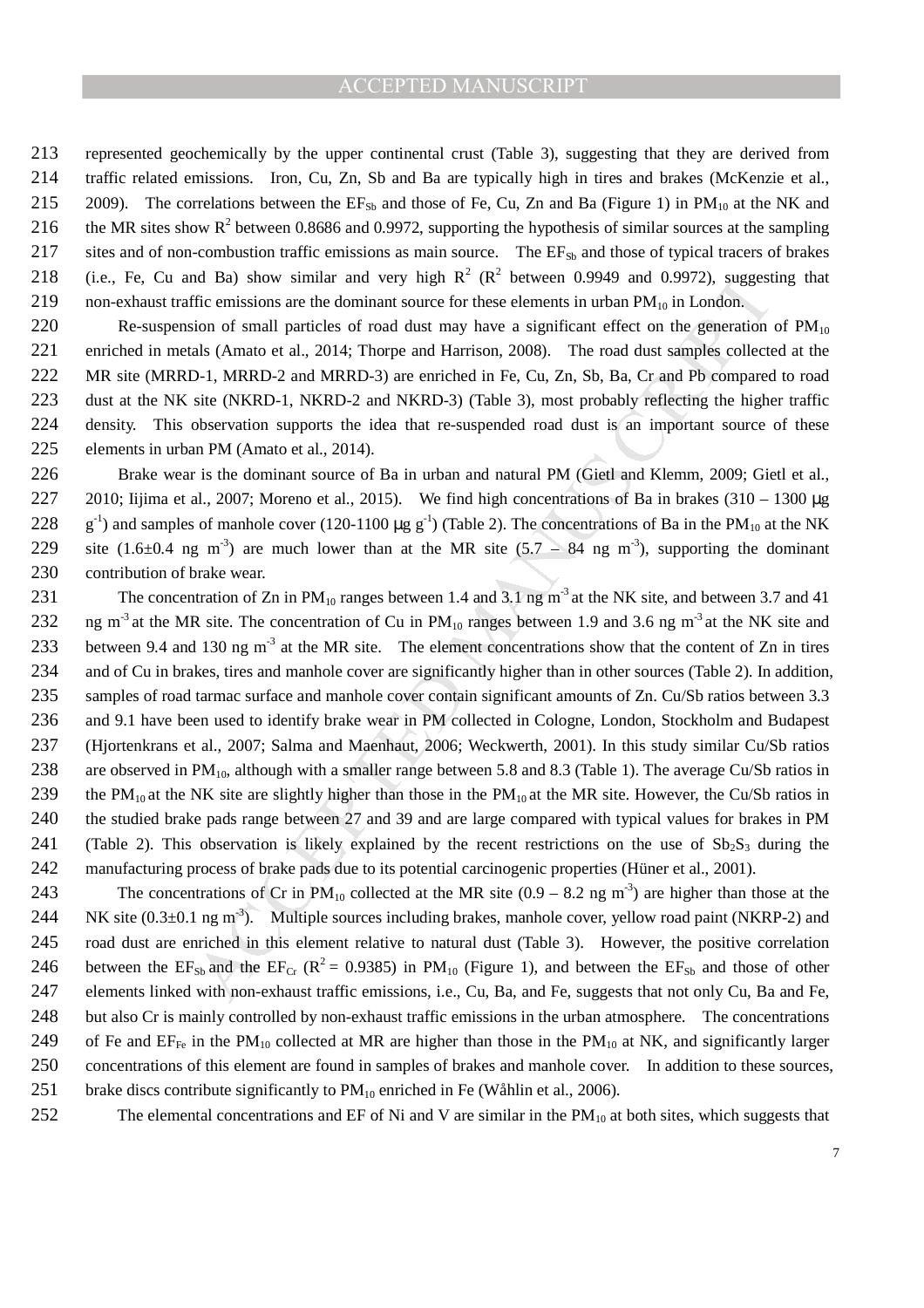these elements are not directly affected by the density of traffic (Tables 1 and 3). Previous studies suggested that Ni and V are mainly derived from fuel oil, gas refineries, and industrial processes (Moreno et al., 2010; Nriagu and Pacyna, 1988; Peltier and Lippmann, 2010), and less from non-exhaust traffic sources (Thorpe and 256 Harrison, 2008). In a recent receptor modeling study conducted using  $PM_{10}$  samples collected at the NK site (Beddows et al., 2015), Ni and V were found to be associated with high concentrations of sulphate in a fuel oil-related factor.

259 Lead concentrations in  $PM_{10}$  are slightly higher at the MR site (1.1-8.8 ng m<sup>-3</sup>) compared to the NK site  $(1.0\pm0.3 \text{ ng m}^3)$  but the EF<sub>Pb</sub> are similar at both sites. Some studies based on emissions of metals in PM<sub>10</sub> and  $261$  PM<sub>2.5</sub> suggested that following the phasing out of leaded gasoline, Pb is emitted into the urban atmosphere from 262 fuel and motor oil combustion or brake wear (Lough et al., 2005). Significantly high concentrations of Pb 263 relative to other possible sources have been found in tires and brakes  $(4.0 - 38 \mu g g^{-1})$  and in manhole covers 264  $(56 - 690 \text{ µg g}^{-1})$  (Table 2).

265

#### 266 **3.2 Source identification of lead using stable isotope ratios**

I. That<br>intractions in PM<sub>10</sub> are slightly higher at the MR site (1.1-8.8 ng m<sup>2</sup>) compared to the<br>b but the EF<sub>Ps</sub> are similar at both sites. Some studies based on emissions of metals in P<br>that following the phasing out 267 The <sup>206</sup>Pb<sup>/204</sup>Pb, <sup>206</sup>Pb<sup>/207</sup>Pb and <sup>208</sup>Pb<sup>/206</sup>Pb isotope ratios determined in the PM<sub>10</sub> and the sources are shown in 268 Table 4. Figure 2a shows that the Pb isotope ratios in  $PM_{10}$  are similar at the MR and NK sites. This 269 observation, and similarity between the  $EF_{Pb}$  in the PM<sub>10</sub> at the MR and NK sites (Table 1), suggest that the 270 source(s) at NK and MR sites are the same. The Pb isotope ratios measured in the PM<sub>10</sub> at NK  $(206Pb^{204}Pb =$ 271 17.446-17.598,  $^{206}Pb^{/207}Pb = 1.1218 - 1.1304$ ,  $^{208}Pb^{/206}Pb = 2.1288 - 2.1382$ ) fall within the respective ranges at 272 MR  $(^{206}Pb^{/204}Pb = 17.305 - 17.701$ ,  $^{206}Pb^{/207}Pb = 1.1137 - 1.1364$ ,  $^{208}Pb^{/206}Pb = 2.1246 - 2.1476$ ). These Pb 273 signatures are significantly different from those of natural sources in the UK ( $^{206}Pb^{207}Pb= 1.18 - 1.19$ , Monna 274 et al., 1997), which suggests an ongoing contribution of anthropogenic sources of Pb in atmospheric PM. The  $275$  <sup>208</sup>Pb<sup>/206</sup>Pb and <sup>206</sup>Pb<sup>/207</sup>Pb isotope ratios determined in our study are similar to those reported in 1995, 1998 and 276 1999 and partly overlap with years 1996, 2000 and 2001 (Monna et al., 1997; Noble et al., 2008) (Figure 2b). 277 The <sup>206</sup>Pb<sup>/207</sup>Pb determined for urban PM<sub>10</sub> in our study fall within the range determined in France and the UK 278 during mid-90s, that ranged between 1.1008 and 1.1453 (Monna et al., 1997). Noble et al. (2008) showed that 279 since leaded gasoline was banned in the UK in 1998, the <sup>206</sup>Pb<sup>/207</sup>Pb isotope ratio in urban PM in London 280 shifted slightly from 1.1169 – 1.1388 to more radiogenic ratios during 2000 and 2001, and they stabilized 281 thereafter (1.1354 – 1.1507). The isotope ratios of road paint ( $^{206}Pb^{204}Pb = 17.866 - 18.301$ ,  $^{206}Pb^{207}Pb =$ 282 1.1471 – 1.1708,  $^{208}Pb^{/206}Pb = 2.0843 - 2.1012$  and of road dust  $(^{206}Pb^{/204}Pb = 17.347 - 17.890$ ,  $^{206}Pb^{/207}Pb =$ 283 1.1163 – 1.1417,  $^{208}Pb^{206}Pb = 2.1176 - 2.1446$ ) collected at the two sampling sites show significant Pb isotope 284 ratio variability. As illustrated in Figure 2a, the Pb isotope ratios of the  $PM_{10}$  fall on a mixing line with 285 gasoline used in the UK before its phasing out as one end member (Monna et al., 1997), and road dust which 286 contains re-mobilized Pb from leaded gasoline and other source deposits such as tires, brakes and road 287 furniture as the other end member. The Pb isotope composition of the  $PM_{10}$  collected at NK and MR sites is 288 similar to those of road dust and manhole cover which suggests that re-suspended road dust may contribute to 289 Pb enrichment in urban PM. Previous elemental analyses of PM<sub>10</sub> from the NK site showed appreciable 290 concentrations of crustal elements such as Al and Ca, that might have arisen from road dust (Beddows et al., 291 2015). Therefore, it seems likely that road dust with residual contamination from the earlier use of leaded 292 gasoline contribute to  $PM_{10}$  due to resuspension into the atmosphere.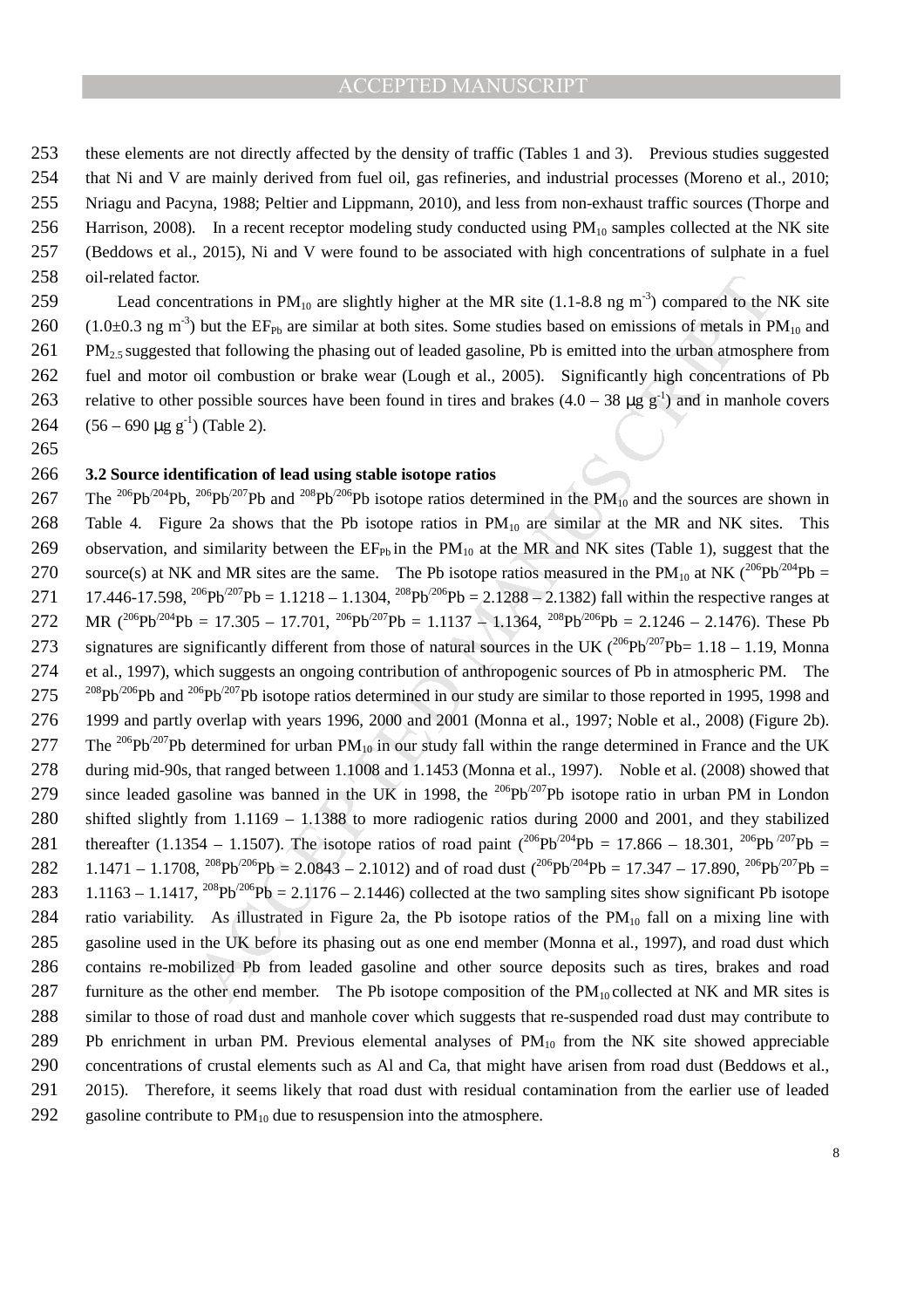#### ACCEPTED MANUSCRIPT

#### 293

#### 294 **3.3 Copper and zinc isotope ratios variations in source materials and PM<sup>10</sup>**

be <sup>86</sup><sup>C</sup>Cu<sub>nst</sub>rops values way in the range between -10.01-0.13 <sup>36</sup><sub>o</sub> and  $+0.51\pm0.10$  <sup>76</sup><sup>o</sup>s at the UNS in a -0.01-05 <sup>36</sup> and -0.4 cut of the two sampling sites (Table S2-Sn). This agrees with our hypothesis deri 295 The Cu and Zn isotope ratios of  $PM_{10}$  collected at the sites with high and low traffic densities and the potential 296 local sources are illustrated in Figure 3. Previous published data for  $PM_{2.5-80}$  collected in London between 2014 297 and 2015 and for PM<sub>10</sub> collected in Barcelona between 2012 and 2013 (Ochoa Gonzalez et al., 2016) are shown 298 for reference. The  $\delta^{65}$ Cu<sub>NIST976</sub> values vary in the range between +0.01±0.13 ‰ and +0.51±0.10 ‰ at the MR 299 site and between -0.01±0.10 ‰ and +0.46±0.07 ‰ at the NK site which suggests same sources of Cu in the 300 PM10 collected at the two sampling sites (Table S2-Sn). This agrees with our hypothesis derived from the 301 linear correlations between the EF of typical tracers of non-exhaust emissions (i.e. Cu, Sb, Ba, Zn and Fe) in  $302$  PM<sub>10</sub> (Figure 1). The  $\delta^{66}Zn_{Lyon}$  values in PM<sub>10</sub> collected at the MR site range between -0.14±0.04 ‰ and  $303 +0.33\pm0.04$  ‰, and at the NK site between  $-0.21\pm0.14$  ‰ and  $+0.26\pm0.12$  ‰. We do not observe a significant 304 temporal trend in the isotope composition during the sampling period of 20 days and there is no correlation 305 between the shifts in the isotopic composition of Cu and those of Zn (Table S2-Sn). The latter observation 306 probably reflects different contribution from the non-exhaust traffic sources of Zn and those of Cu. Although 307 higher Cu and Zn concentrations are found at the high traffic site (Table 1), the isotope data set suggests that 308 the dominant sources and/or controlling processes are the same at both sites studied. The similar variability in 309 the Cu and Zn isotope ratios in the  $PM_{10}$  collected at the low and high traffic sites during 3 weeks over July 310 2010 (Figure 3) suggests that the sources of Cu and Zn in PM10 do not change on that temporal and spatial 311 scale. This observation is in good agreement with previous studies over an entire year that showed only 312 significant Cu isotope variability during the winter season and suggested that traffic sources are the main 313 contributor to Cu and Zn enrichment in  $PM_{2,5-80}$  (Ochoa Gonzalez et al., 2016) and  $PM_{2,5-10}$  (Visser et al., 2015) 314 in London. The Cu and Zn isotope ratios of  $PM_{2,5,80}$  collected at building height during July and August 2014 315 and July and August 2015 showed  $\delta^{65}Cu_{NIST976}$  between +0.46±0.12 ‰ and +0.55±0.15 ‰ and  $\delta^{66}Zn_{Lyon}$ 316 between +0.02±0.04 ‰ and +0.17±0.02 ‰, with one light sample collected during summer 2015 ( $\delta^{66}Zn_{Lyon}$ = 317 -0.29±0.04 ‰) (Ochoa Gonzalez et al., 2016). The Cu and Zn isotope signatures in PM<sub>10</sub> collected in London 318 at the NK and MR sites during 2010 in London agree well with the isotope signatures in  $PM_{2.5-80}$  collected in 319 another street canyon during 2014 and 2015 in the same city (Ochoa Gonzalez et al., 2016).

320

#### 321 *3.3.1 Controls of copper isotope signatures in urban particulate matter in London*

322 Brakes, tires, manhole cover, road paint, and road tarmac surface have  $\delta^{65}Cu_{NIST976}$  values ranging between 323 -0.18±0.14 ‰ and +0.71±0.09 ‰ (Table S2-Sn). Four out of the six road dust samples show Cu isotope 324 signatures falling within this range and two samples show more negative isotope signatures ( $\delta^{65}Cu_{NBS976}$  = 325 -0.28±0.08 ‰ and -0.22±0.08 ‰) at the MR site. Isotopically heavy Cu is found in road paint, road tarmac 326 surface and selected samples of brakes and manhole cover, with  $\delta^{65}Cu_{\text{NBS976}}$  values above +0.55 ‰. The  $327$   $\delta^{65}$ Cu<sub>NIST976</sub> of the non-exhaust traffic sources (i.e., tires and brakes) show significant isotope variability, 328 ranging between  $+0.17\pm0.10$  ‰ and  $+0.33\pm0.12$  ‰ for tires and between  $+0.28\pm0.10$  ‰ and  $+0.63\pm0.14$  ‰ for 329 brakes, most probably reflecting the different Cu species such as metallic Cu, Cu oxides or Cu sulfides 330 (Grigoratos and Martini, 2015; Straffelini et al., 2015), the different geographical location of the ores used 331 and/or possible isotopic fractionation during the manufacturing processes.

332 Cu/Sb ratios in the PM have been used to identify source contribution of brake wear in urban PM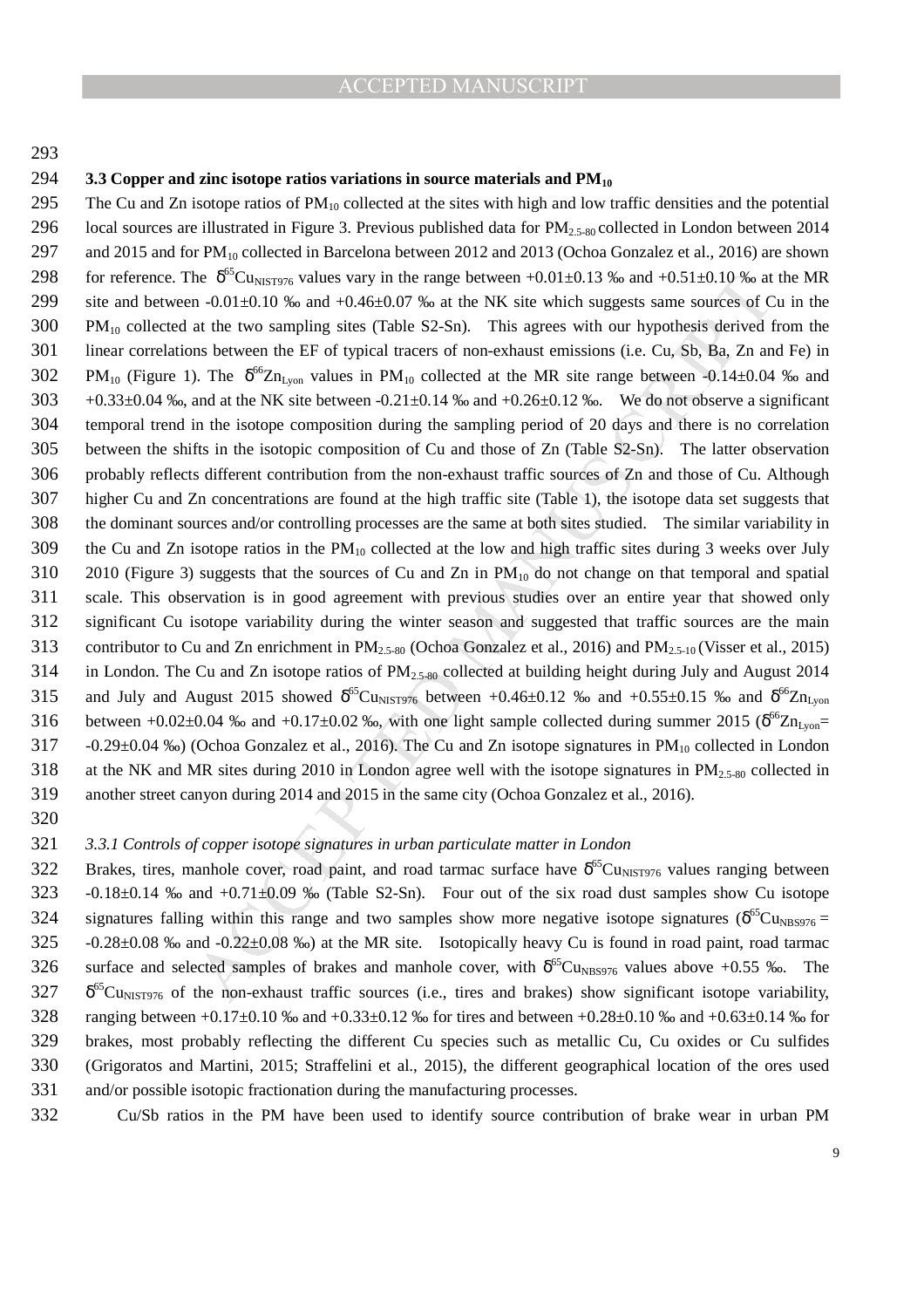#### ACCEPTED MANUSCRIPT

333 (Hjortenkrans et al., 2007; Salma and Maenhaut, 2006; Weckwerth, 2001). The relationship between Cu/Sb 334 ratios and the Cu isotope composition in the samples of PM analysed during this work and a previous study 335 conducted in Barcelona and London (Ochoa Gonzalez et al., 2016) is illustrated in Figure 4. The PM<sub>10</sub> samples 336 from Barcelona and London with low Cu/Sb ratios ranging between 5.8 and 12, which fall within the range of 337 Cu/Sb found for brakes, have isotopically lighter Cu with  $\delta^{65}$ Cu<sub>NBS976</sub> ranging between -0.01 and +0.51 ‰. 338 Indeed, these isotope signatures largely overlap with the Cu isotope signatures in samples of brakes analyzed 339 during this study  $(\delta^{65}Cu_{NIST976} = +0.28 \pm 10\% - +0.63 \pm 14\%)$  (Table S2-Sn). Coarse particles (PM<sub>2.5-80</sub>) in 340 London with Cu/Sb ratios larger than 12 and isotopically heavier Cu ( $\delta^{65}$ Cu<sub>NIST976</sub> ranging between +0.63 and 341 +0.97 ‰) were attributed to particles emitted during fossil fuel combustion emissions which seemed more 342 important during end-autumn and the winter season (Ochoa Gonzalez et al., 2016).

343

#### 344 *3.3.2 Controls of zinc isotope signatures in urban particulate matter in London*

otopy signatures largely overlap with he C isotopy signatures in samples of brakes Ny ( $8^{16}$ Cussers  $\approx$  +0.28± 10% – +0.63±14 %o) (Table S2-Sn). Coarse particles (PM<br>vSB<sup>-</sup> cusses  $8^{16}$ Cussers = +0.28± 10% – +0.63±14 345 Brakes, tires, manhole cover, road paint, and road tarmac surface show  $\delta^{66}Zn_{Lyon}$  ranging between -0.02 $\pm$ 0.09 % 346 and +0.58±0.10 ‰ (Table S2-Sn). The Zn isotope signatures of the samples of road dust range between  $147 + 0.21 \pm 0.05$  % and  $+0.34 \pm 0.10$  % at both sites, except one sample with a  $\delta^{66}Zn_{Lyon}$  of  $-0.03 \pm 0.08$  % at the NK 348 site. These ratios overlap with the signatures in  $PM_{10}$  at the NK and MR sites. The variations in the Zn isotope 349 signatures found in the road dust samples at the two sites likely reflect the potential accumulation of different 350 sources. Manhole cover, road paint and road surface show significant isotope variability within each source 351 type, up to 0.51 ‰. This suggests that the source materials and/or processes during the manufacturing of these 352 products have an effect on the isotope variability of each kind of source. The isotopically heaviest Zn has 353 been measured in road paint ( $\delta^{66}Zn_{Lyon}$  between +0.07 and +0.58 ‰, n=4). The Zn isotope composition of 354 brakes and tires vary within a small range with  $\delta^{66}Zn_{Lyon}$  between +0.15±0.07 ‰ and +0.21±0.08 ‰ (n=6) and 355 are not significantly different relative to an average internal precision of 0.08 ‰. Together with the high 356 levels of Zn in tires (Table 2), we propose that Zn in most of the  $PM_{10}$  sampled at the NK and the MR sites  $357$  ( $\delta^{66}Zn_{Lyon}$  ranging between -0.04±0.14 ‰ and +0.33±0.04 ‰) are derived from tires (Figure 3). However, a 358 source enriched in isotopically light Zn which can explain the Zn isotope signatures found in three samples of  $359$  PM<sub>10</sub>, i.e., in NK3, NK7 and MR8 (Figure 3) has not been identified. The isotopic composition of Zn in PM<sub>10</sub> 360 in London is similar to that of  $PM_{2.5-80}$  collected at a high density traffic site in the same city during 2014 and 361 2015, with  $\delta^{66}Zn_{Lyon}$  ranging between -0.29 ‰ and +0.17 ‰ (Figure 3). The  $\delta^{66}Zn_{Lyon}$  in bus air filters 362 analysed during previous studies (Cloquet et al., 2006) overlap with the signatures in the  $PM_{10}$  collected at the 363 NK and MR sites, whereas those of gasoline (Gioia et al., 2008) only overlap with three samples of  $PM_{10}$  out of 364 18 (NK3, NK7 and MR8) (Figure 3, Table S2-Sn). The relatively constant traffic densities and the similar  $365$  Zn/Sb ratios in PM<sub>10</sub> at each sampling site (Table 2) suggest that contribution from gasoline combustion is less 366 likely, in line with the typically low concentrations of Zn found in gasoline (Pignalosa et al., 2005). The light 367 Zn isotope signatures found in PM<sub>10</sub> in Barcelona ( $\delta^{66}Zn_{Lyon}$  = -0.83 – -0.45 ‰) were tentatively attributed to 368 metallurgical emissions (Ochoa Gonzalez et al., 2016). This hypothesis agrees with previous observations 369 pointing that industrial processes such as smelting or combustion exert an effect on the fractionation due to 370 evaporation and/or condensation processes (Mattielli 2009; Bigalke 2010; Ochoa Gonzalez and Weiss, 2015; 371 Thapalia et al., 2015). These findings suggest that tire wear largely contribute to Zn in  $PM_{10}$  in London, 372 whereas for some samples the isotope signatures suggest a minor contribution from high temperature industrial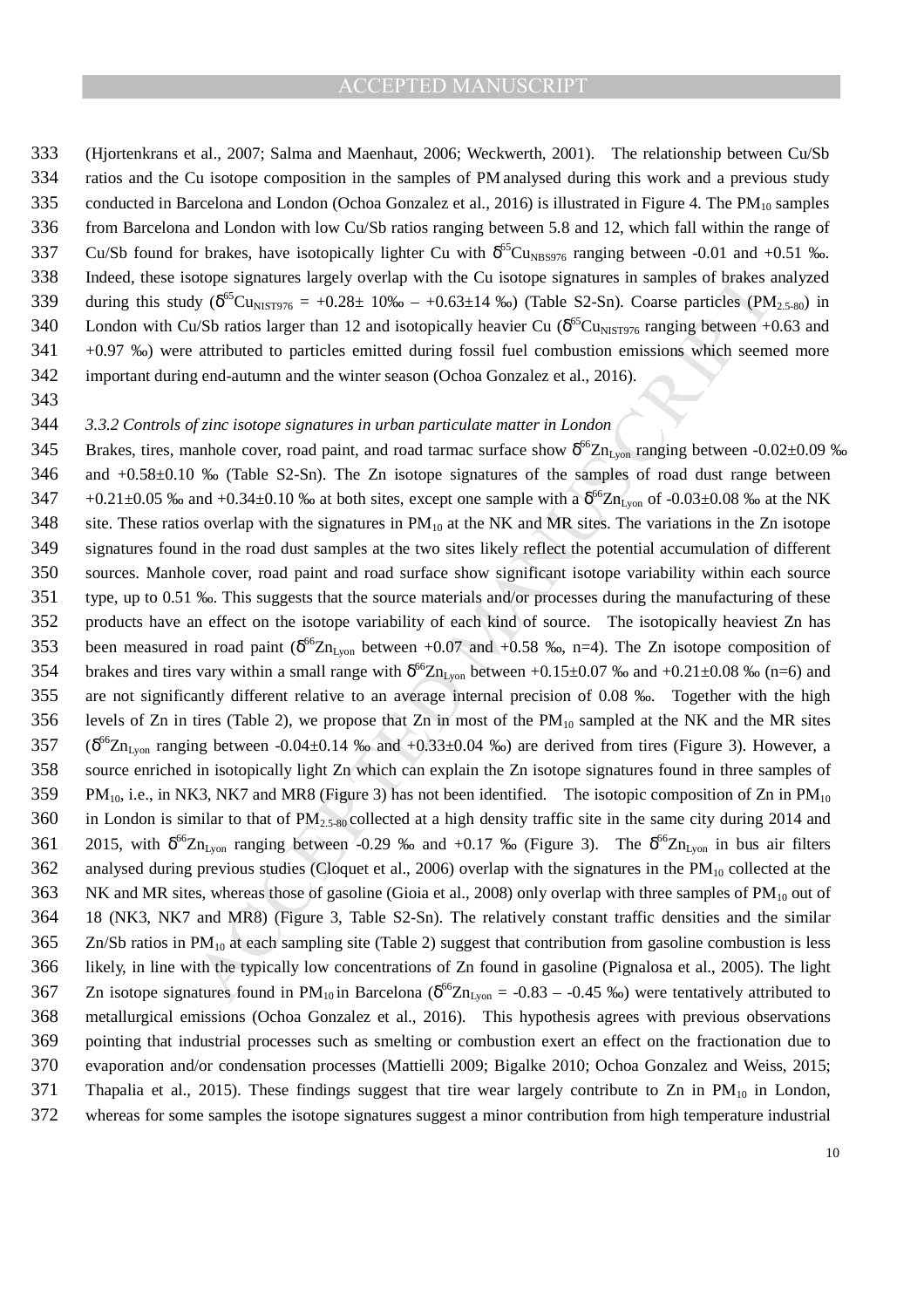or fossil fuel combustion.

#### **4. Conclusions**

The aim of this study was to determine the short-term temporal and spatial isotope variability of Cu, Zn and Pb in urban PM<sub>10</sub> collected at two sites with different traffic densities in central London, UK, and in possible sources, including non-combustion traffic emissions (tires and brakes), road furniture (road paint, manhole 379 cover and road tarmac surface) and road dust. Samples of PM<sub>10</sub> and possible sources were also characterized for the EF of other metals (Ni, V, Fe, Sb, Ba and Cr) to assist the source apportionment study. Copper and Zn 381 concentrations and EF in the  $PM_{10}$  were higher at the sampling location with high traffic density, along with other elements commonly associated with traffic related sources including Fe, Sb, Ba and Cr. In contrast, the EF of Pb showed no significant differences between the two sites although was enriched relative to crustal values.

gn on-combutstion traffic emissions (tires and brakes), road furniture (road paint,<br>htmma surface) and road dust. Samples of PM<sub>B</sub> and possible sources were also character the term tentals (Ni, V, Fe, Sb, Ba and Cr) to as 385 The  $^{206}Pb^{207}Pb$  in the PM<sub>10</sub> ranges between 1.1137 and 1.1364, and the isotope ratios of Cu and Zn 386 expressed as  $\delta^{65}$ Cu<sub>NIST976</sub> and  $\delta^{66}$ Zn<sub>Lyon</sub> range between -0.01 and +0.51 ‰ and between -0.21 and +0.33 ‰, respectively. The results indicate that traffic density does not exert a significant effect on the observed isotope 388 signatures, suggesting similar sources for these toxic metals at both sites. The Pb isotope signatures of the  $PM_{10}$ collected at the NK and MR sites overlap with those of road dust which suggests that re-suspended road dust is 390 an important source. The similarity between the Cu isotope signatures in samples of  $PM_{10}$  ( $\delta^{65}Cu_{NBS976}$  ranging 391 between -0.01 $\pm$ 0.10 ‰ and  $+0.51\pm0.10$  ‰) and brakes ( $\delta^{65}Cu_{NIST976}$  ranging between  $+0.28\pm0.10$  ‰ and  $392 +0.63\pm0.14$  %o), and the low Cu/Sb ratios (Cu/Sb ranging between 5.8 and 12) which fall within the range of Cu/Sb found for brakes, suggest that brake wear is the dominant source of Cu. The Zn isotope signatures in PM<sub>10</sub> at NK and MR overlap with the signatures of tires and road dust but additional sources such as high temperature industrial emissions that impart isotopically light Zn, need to be invoked to explain the light signatures found in 3 out of 18 samples.

#### **Acknowledgments**

We thank Barry Coles and Katharina Kreissig for assistance in the MAGIC laboratories and Stanislav Strekopytov for the analysis by ICP-MS at the Natural History Museum. Johanna Gietl is thanked for her help during sampling collection. Raquel Ochoa Gonzalez thanks the European Commission (FP7-PEOPLE-2012-IEF) for funding the project ISOTRACE (proposal 329878). We acknowledge financial support from the UK–China Scholarships for Excellence for Shuofei Dong.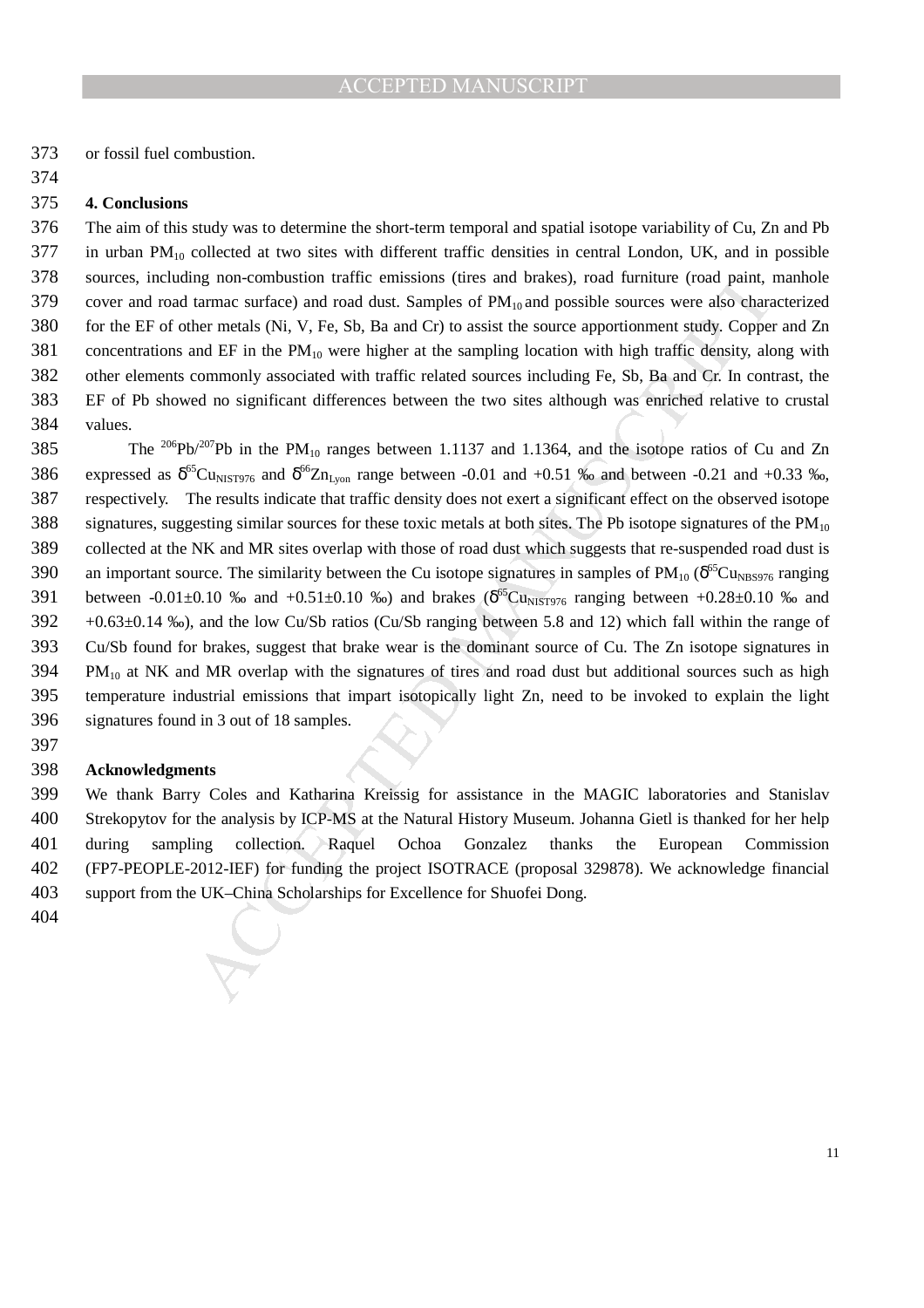#### **References**

- Abdalmogith, S.S., Harrison, R.M., 2006. An analysis of spatial and temporal properties of daily sulfate, nitrate and chloride concentrations at UK urban and rural sites. J. Environ. Monit. 8, 691-699.
- Adachi, K., Tainosho, Y., 2004. Characterization of heavy metal particles embedded in tire dust. Environ. Int. 30, 1009-1017.
- Amato, F., Cassee, F.R., Denier van der Gon, H.A.C., Gehrig, R., Gustafsson, M., Hafner, W., Harrison, R.M., Jozwicka,
- M., Kelly, F.J., Moreno, T., Prevot, A.S.H., Schaap, M., Sunyer, J., Querol, X., 2014. Urban air quality: The challenge of traffic non-exhaust emissions. Journal of Hazardous Materials 275, 31-36.
- Araújo, D.F., Boaventura, G.R., Machado, W., Viers, J., Weiss, D., Patchineelam, S.R., Ruiz, I., Rodrigues, A.P.C.,
- Babinski, M., Dantas, E., 2017. Tracing of anthropogenic zinc sources in coastal environments using stable isotope composition. Chem. Geol. 449, 226-235.
- Arnold, T., Schönbächler, M., Rehkämper, M., Dong, S., Zhao, F.J., Kirk, G.J.D., Coles, B.J., Weiss, D.J., 2010.
- Measurement of zinc stable isotope ratios in biogeochemical matrices by double-spike MC-ICPMS and determination of
- the isotope ratio pool available for plants from soil. Anal. Bioanal. Chem. 398, 3115-3125.
- Beddows, D.C.S., Harrison, R.M., Green, D.C., Fuller, G.W., 2015. Receptor modelling of both particle composition and
- size distribution from a background site in London, UK. Atmos. Chem. Phys. 15, 10107-10125.
- Bigi, A., Harrison, R.M., 2010. Analysis of the air pollution climate at a central urban background site. Atmos. Environ. 44, 2004-2012.
- Brewer, G.J., 2010. Copper toxicity in the general population. Clin. Neurophysiol. 121, 459-460.
- Chapman, J.B., Mason, T.F.D., Weiss, D.J., Coles, B.J., Wilkinson, J.J., 2006. Chemical Separation and Isotopic Variations of Cu and Zn From Five Geological Reference Materials. Geostand. Geoanal. Res. 30, 5-16.
- E. FR., Deniet van der Goo, H.A.C., Geltrig, R., Gostafsson, M., Hafner, W., Harrison, R.M., F. Person, R.M., Henrison, R.M., Henrison, R.M., Henrison, F.M., Henrison, F.M., Henrison, F.M., Mechaniston, S.R., Mechaniston, Cloquet, C., Carignan, J., Libourel, G., 2006. Isotopic composition of Zn and Pb atmospheric depositions in an urban/periurban area of northeastern France. Environ. Sci. Technol. 40, 6594-6600.
- Cooper, J.A., Watson, J.G., 1980. Receptor Oriented Methods of Air Particulate Source Apportionment. J. Air Pollut. Control Assoc. 30, 1116-1125.
- Costa, D.L., Dreher, K.L., 1997. Bioavailable transition metals in particulate matter mediate cardiopulmonary injury in healthy and compromised animal models. Environ. Health Perspect. 105, 1053-1060.
- Charron, A., Harrison, R.M., 2005. Fine (PM2.5) and coarse (PM2.5-10) particulate matter on a heavily trafficked London highway: Sources and processes. Environ. Sci. Technol. 39, 7768-7776.
- Chen, L.C., Lippmann, M., 2009. Effects of Metals within Ambient Air Particulate Matter (PM) on Human Health. Inhal. Toxicol. 21, 1-31.
- Dong, S., Weiss, D.J., Strekopytov, S., Kreissig, K., Sun, Y., Baker, A.R., Formenti, P., 2013. Stable isotope ratio
- measurements of Cu and Zn in mineral dust (bulk and size fractions) from the Taklimakan Desert and the Sahel and in aerosols from the eastern tropical North Atlantic Ocean. Talanta 114, 103-109.
- Flament, P., Mattielli, N., Aimoz, L., Choel, M., Deboudt, K., de Jong, J., Rimetz-Planchon, J., Weis, D., 2008. Iron
- isotopic fractionation in industrial emissions and urban aerosols. Chemosphere 73, 1793-1798.
- Fry, C., Jarvis, K.E. and Parry, S.J., 2005. Diagnostic tool for source apportionment of heavy metals around road systems. Environment Agency Report.
- Gamble, J.F., Lewis, R.J., 1996. Health and respirable particulate (PM(10)) air pollution: A causal or statistical association?
- Environ. Health Perspect. 104, 838-850.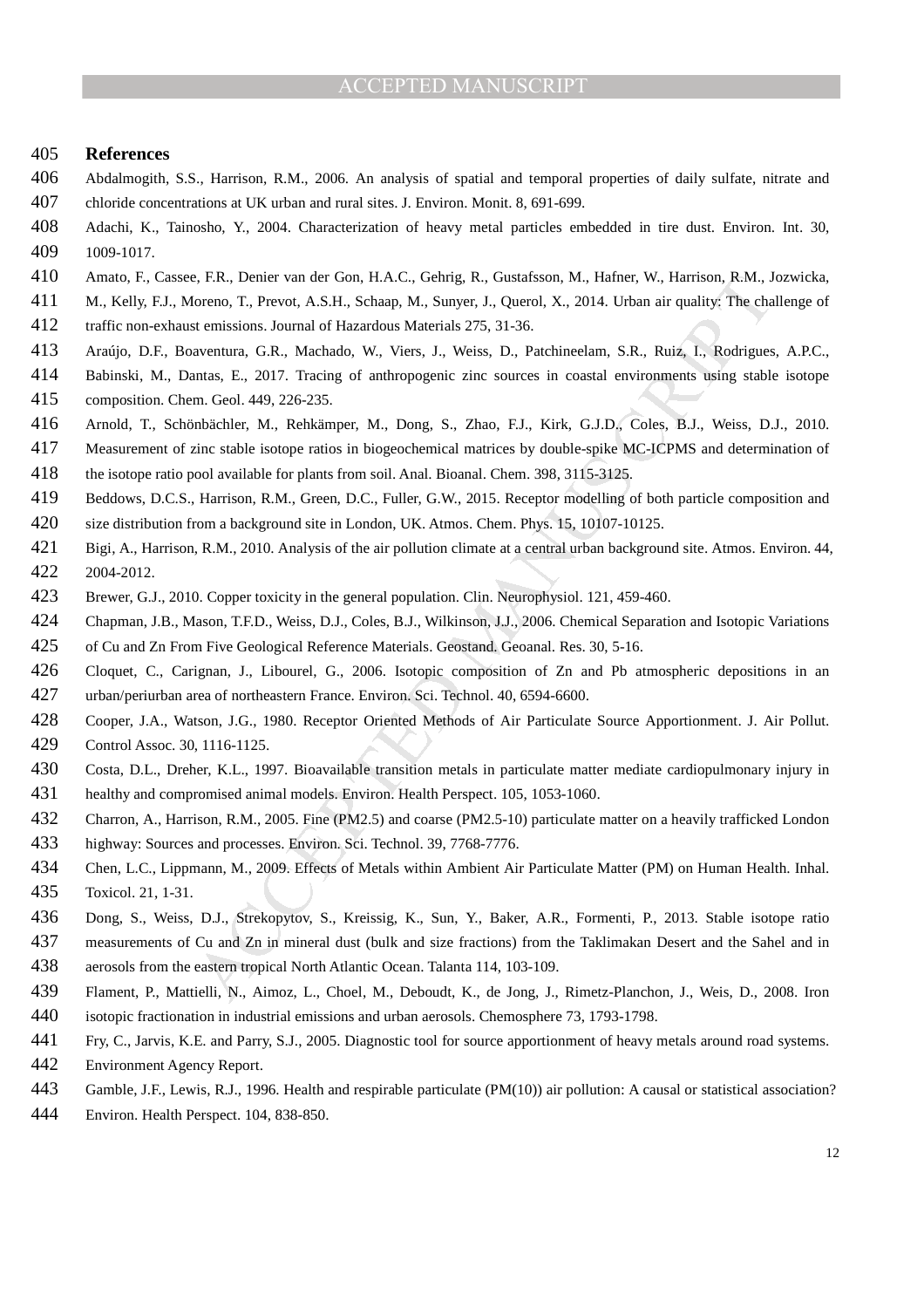- Garg, B.D., Cadle, S.H., Mulawa, P.A., Groblicki, P.J., Laroo, C., Parr, G.A., 2000. Brake wear particulate matter emissions. Environ. Sci. Technol. 34, 4463-4469.
- Geagea, M.L., Stille, P., Gauthier-Lafaye, F., Millet, M., 2008. Tracing of industrial aerosol sources in an urban
- environment using Pb, Sr, and Nd isotopes. Environ. Sci. Technol. 42, 692-698.
- Gietl, J.K., Klemm, O., 2009. Analysis of Traffic and Meteorology on Airborne Particulate Matter in Münster, Northwest
- Germany. J. Air Waste Manage. Assoc. 59, 809-818.
- Gietl, J.K., Lawrence, R., Thorpe, A.J., Harrison, R.M., 2010. Identification of brake wear particles and derivation of a
- quantitative tracer for brake dust at a major road. Atmos. Environ. 44, 141-146.
- Gioia, S., Weiss, D., Coles, B., Arnold, T., Babinski, M., 2008. Accurate and Precise Zinc Isotope Ratio Measurements in
- Urban Aerosols. Anal. Chem. 80, 9776-9780.
- Grigoratos, T., Martini, G., 2015. Brake wear particle emissions: a review. Environ Sci Pollut Res 22, 2491-2504.
- Harrison, R.M., Deacon, A.R., Jones, M.R., Appleby, R.S., 1997. Sources and processes affecting concentrations of PM10 and PM2.5 particulate matter in Birmingham (UK). Atmos. Environ. 31, 4103-4117.
- 
- Hjortenkrans, D.S.T., Bergbäck, B.G., Häggerud, A.V., 2007. Metal Emissions from Brake Linings and Tires: Case Studies of Stockholm, Sweden 1995/1998 and 2005. Environ. Sci. Technol. 41, 5224-5230.
- Hüner, R., Melcher, B., Milczarek, R., Kienleitner, H., 2001. Solid lubricants with a tin sulphide and carbon base. Google Patents.
- Iijima, A., Sato, K., Yano, K., Tago, H., Kato, M., Kimura, H., Furuta, N., 2007. Particle size and composition distribution
- analysis of automotive brake abrasion dusts for the evaluation of antimony sources of airborne particulate matter. Atmos. Environ. 41, 4908-4919.
- Jarup, L., 2003. Hazards of heavy metal contamination. British Medical Bulletin 68, 167-182.
- John, S.G., Park, J.G., Zhan, Z.T., Boyle, E.A., 2007. The isotopic composition of some common forms of anthropogenic zinc. Chem. Geol. 245, 61-69.
- Laden, F., Neas, L.M., Dockery, D.W., Schwartz, J., 2000. Association of fine particulate matter from different sources with daily mortality in six US cities. Environ. Health Perspect. 108, 941-947.
- Lin, L., Lee, M.L., Eatough, D.J., 2010. Review of Recent Advances in Detection of Organic Markers in Fine Particulate Matter and Their Use for Source Apportionment. J. Air Waste Manag. Assoc. 60, 3-25.
- Lough, G.C., Schauer, J.J., Park, J.S., Shafer, M.M., Deminter, J.T., Weinstein, J.P., 2005. Emissions of metals associated with motor vehicle roadways. Environ. Sci. Technol. 39, 826-836.
- Majestic, B.J., Anbar, A.D., Herckes, P., 2009. Stable Isotopes as a Tool to Apportion Atmospheric Iron. Environ. Sci. Technol. 43, 4327-4333.
- Waste Manage, Assoc. 59, 809-818.<br>
Matema, Assoc. 89, 809-818.<br>
Matema, Assoc. 89, 809-818.<br>
enece, R., Thorpe, A.J., Harrison, R.M., 2010. Identification of brake war particles and deriva<br>
from brake dust at a major road. Manoli, E., Voutsa, D., Samara, C., 2002. Chemical characterization and source identification/apportionment of fine and coarse air particles in Thessaloniki, Greece. Atmos. Environ. 36, 949-961.
- Mattielli, N., Petit, J.C.J., Deboudt, K., Flament, P., Perdrix, E., Taillez, A., Rimetz-Planchon, J., Weis, D., 2009. Zn
- isotope study of atmospheric emissions and dry depositions within a 5 km radius of a Pb-Zn refinery. Atmos. Environ. 43, 1265-1272.
- McKenzie, E.R., Money, J.E., Green, P.G., Young, T.M., 2009. Metals associated with stormwater-relevant brake and tire samples. Sci. Total Environ. 407, 5855-5860.
- Moeller, K., Schoenberg, R., Pedersen, R.B., Weiss, D., Dong, S., 2012. Calibration of the New Certified Reference
- Materials ERM-AE633 and ERM-AE647 for Copper and IRMM-3702 for Zinc Isotope Amount Ratio Determinations.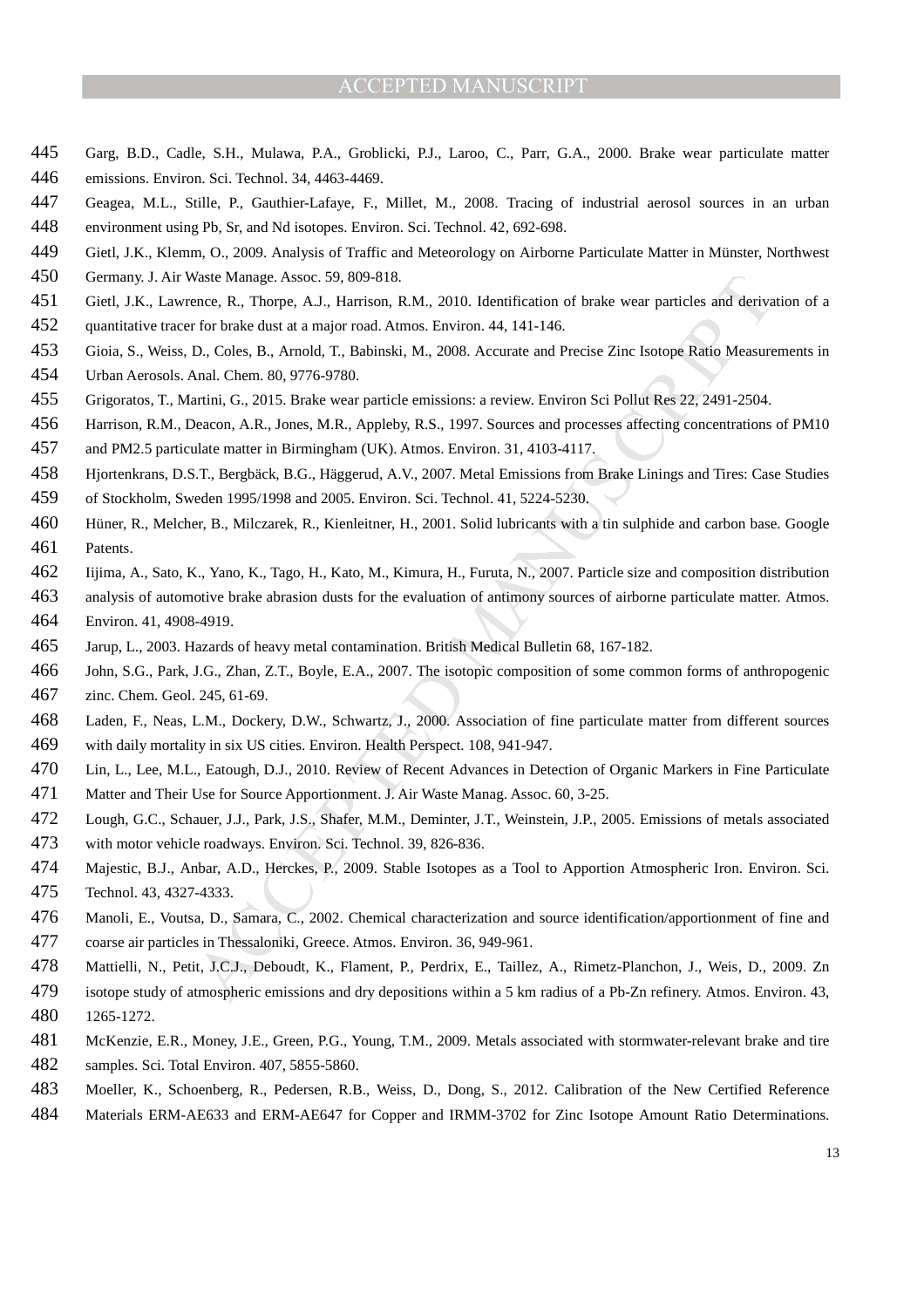#### ACCEPTED MANUSCRIPT

- Geostand. Geoanal. Research 36, 177-199.
- Monna, F., Lancelot, J., Croudace, I.W., Clundy, A.B., Lewis, J.T., 1997. Pb isotopic composition of airborne particulate
- material from France and the southern United Kingdom: implications for Pb pollution sources in urban areas. Environ. Sci.
- Technol. 31, 2277-2286.
- Moreno, T., Martins, V., Querol, X., Jones, T., BéruBé, K., Minguillón, M.C., Amato, F., Capdevila, M., de Miguel, E.,
- Centelles, S., Gibbons, W., 2015. A new look at inhalable metalliferous airborne particles on rail subway platforms. Sci.
- Total Environ. 505, 367-375.
- Moreno, T., Perez, N., Querol, X., Amato, F., Alastuey, A., Bhatia, R., Spiro, B., Hanvey, M., Gibbons, W., 2010.
- Physicochemical variations in atmospheric aerosols recorded at sea onboard the Atlantic-Mediterranean 2008 Scholar Ship
- cruise (Part II): Natural versus anthropogenic influences revealed by PM10 trace element geochemistry. Atmos. Environ. 44, 2563-2576.
- Noble, S.R., Horstwood, M.S.A., Davy, P., Pashley, V., Spiro, B., Smith, S., 2008. Evolving Pb isotope signatures of
- London airborne particulate matter (PM10) constraints from on-filter and solution-mode MC-ICP-MS. J. Environ. Monit. 10, 830-836.
- Nriagu, J.O., Pacyna, J.M., 1988. Quantitative assessment of worldwide contamination of air, water, and soils by trace metals. Nature 333, 134-139.
- Ochoa Gonzalez, R., Strekopytov, S., Amato, F., Querol, X., Reche, C., Weiss, D., 2016. New Insights from Zinc and
- boas, W., 2015. A new look at inhalable metalliferons airbone particles on rail subway platforms, W., 2015. A new look at inhalable metalliferons airbone particles on rail subway platforms. E. S., 367-375.<br>
25., 367-375.<br> Copper Isotopic Compositions into the Sources of Atmospheric Particulate Matter from Two Major European Cities. Environ. Sci. Technol. 50, 9816-9824.
- Ochoa Gonzalez, R., Weiss, D., 2015. Zinc Isotope Variability in Three Coal-Fired Power Plants: A Predictive Model for Determining Isotopic Fractionation during Combustion. Environ. Sci. Technol. 49, 12560-12567.
- Ozkaynak, H., Xue, J., Spengler, J., Wallace, L., Pellizzari, E., Jenkins, P., 1996. Personal exposure to airborne particles and metals: Results from the particle team study in Riverside, California. J. Expo. Anal. Env. Epid. 6, 57-78.
- Peel, K., Weiss, D., Chapman, J., Arnold, T., Coles, B., 2008. A simple combined sample-standard bracketing and
- inter-element correction procedure for accurate mass bias correction and precise Zn and Cu isotope ratio measurements. J. Anal. At. Spectrom. 23, 103-110.
- Peltier, R.E., Lippmann, M., 2010. Residual oil combustion: 2. Distributions of airborne nickel and vanadium within New York City. J. Expo. Sci. Env. Epid. 20, 342-350.
- Pignalosa, G., Knochen, M., Cabrera, N., 2005. Determination of Zinc-Based Additives in Lubricating Oils by
- Flow-Injection Analysis with Flame-AAS Detection Exploiting Injection with a Computer-Controlled Syringe. J. Autom.
- Method. Manag. 1, 1-7.
- Polissar, A.V., Hopke, P.K., Poirot, R.L., 2001. Atmospheric aerosol over Vermont: Chemical composition and sources.
- Environ. Sci. Technol. 35, 4604-4621.
- Prasad, A.S., Bao, B., Beck, F.W.J., Kucuk, O., Sarkar, F.H., 2004. Antioxidant effect of zinc in humans. Free Radical Bio. Med. 37, 1182-1190.
- Querol, X., Alastuey, A., Rodriguez, S., Plana, F., Ruiz, C.R., Cots, N., Massague, G., Puig, O., 2001. PM10 and PM2.5 source apportionment in the Barcelona Metropolitan area, Catalonia, Spain. Atmos. Environ. 35, 6407-6419.
- Rodriguez, S., Querol, X., Alastuey, A., Viana, M.M., Alarcon, M., Mantilla, E., Ruiz, C.R., 2004. Comparative
- PM10-PM2.5 source contribution study at rural, urban and industrial sites during PM episodes in Eastern Spain. Sci. Total
- Environ. 328, 95-113.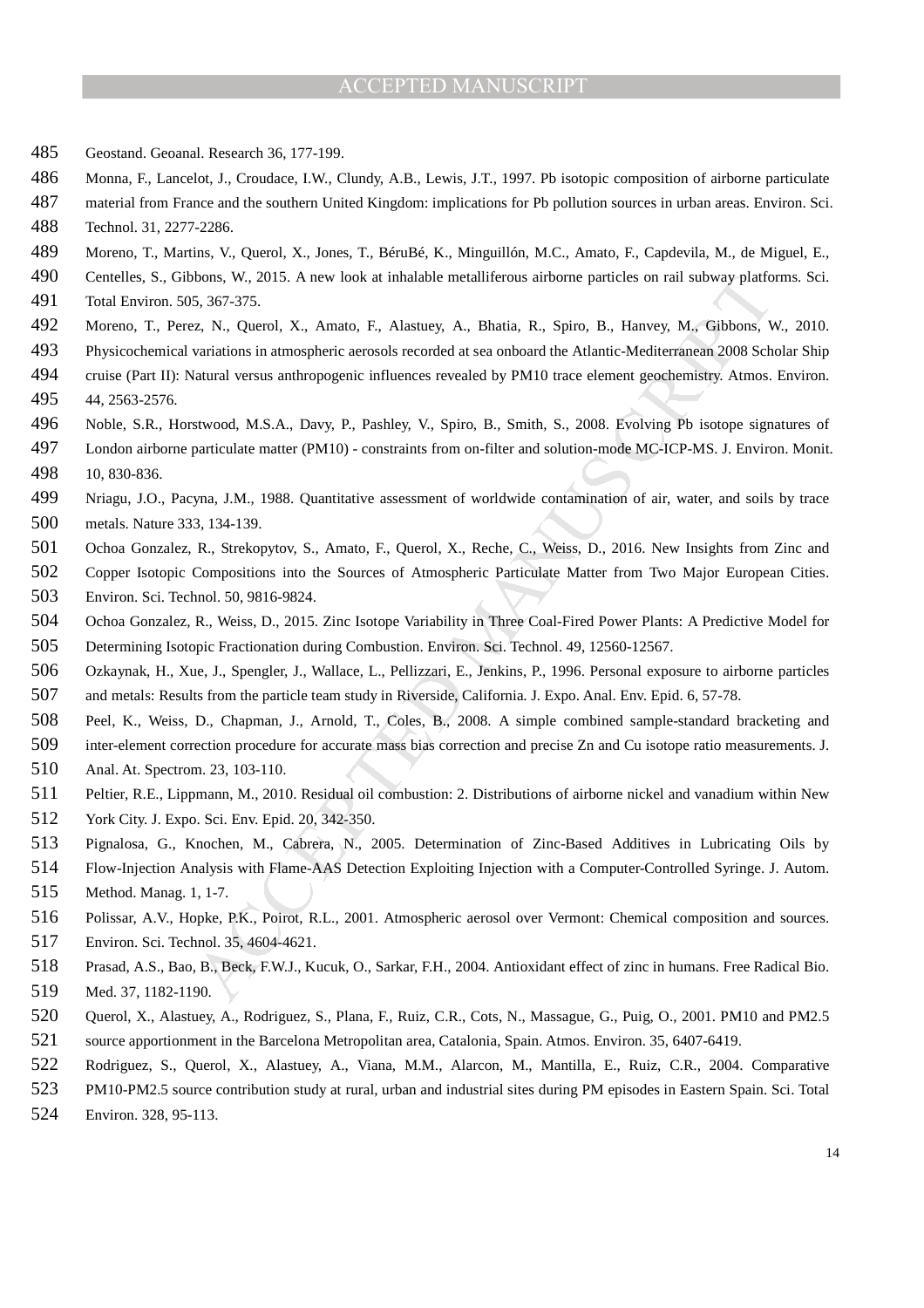- Salma, I., Maenhaut, W., 2006. Changes in elemental composition and mass of atmospheric aerosol pollution between
- 1996 and 2002 in a Central European city. Environ. Pollution 143, 479-488.
- Samek, L., Stegowski, Z., Furman, L., 2016. Preliminary PM2.5 and PM10 fractions source apportionment complemented
- by statistical accuracy determination. Nukleonika 61, 75-83.
- Sivry, Y., Riotte, J., Sonke, J.E., Audry, S., Schäfer, J., Viers, J., Blanc, G., Freydier, R., Dupré, B., 2008. Zn isotopes as
- tracers of anthropogenic pollution from Zn-ore smelters The Riou Mort–Lot River system. Chem. Geol. 255, 295-304.
- Straffelini, G., Ciudin, R., Ciotti, A., Gialanella, S., 2015. Present knowledge and perspectives on the role of copper in
- brake materials and related environmental issues: A critical assessment. Environ. Pollution 207, 211-219.
- Thorpe, A.J., Harrison, R.M., Boulter, P.G., McCrae, I.S., 2007. Estimation of particle resuspension source strength on a major London Road. Atm. Environ. 41, 8007-8020.
- Thorpe, A., Harrison, R.M., 2008. Sources and properties of non-exhaust particulate matter from road traffic: A review. Sci. Total Environ. 400, 270-282.
- Thurston, G.D., Spengler, J.D., 1985. A quantitative assessment of source contributions to inhalable particulate matter
- pollution in metropolitan Boston. Atm. Environ. (1967) 19, 9-25.
- Tong, S., von Schirnding, Y.E., Prapamontol, T., 2000. Environmental lead exposure: a public health problem of global dimensions. B. World Health Organ. 78, 1068-1077.
- Visser, S., Slowik, J.G., Furger, M., Zotter, P., Bukowiecki, N., Dressler, R., Flechsig, U., Appel, K., Green, D.C., Tremper,
- A.H., Young, D.E., Williams, P.I., Allan, J.D., Herndon, S.C., Williams, L.R., Mohr, C., Xu, L., Ng, N.L., Detournay, A.,
- Barlow, J.F., Halios, C.H., Fleming, Z.L., Baltensperger, U., Prévôt, A.S.H., 2015. Kerb and urban increment of highly
- time-resolved trace elements in PM10, PM2.5 and PM1.0 winter aerosol in London during ClearfLo 2012. Atmos. Chem. Phys. 15, 2367-2386.
- Wåhlin, P., Berkowicz, R., Palmgren, F., 2006. Characterisation of traffic-generated particulate matter in Copenhagen.
- Atm. Environ. 40, 2151-2159.
- Walsh, C.T., Sandstead, H.H., Prasad, A.S., Newberne, P.M., Fraker, P.J., 1994. Zinc: health effects and research priorities for the 1990s. Environ. Health Persp. 102, 5-46.
- ogenic pollution from ZA-ore smellers The Rion Mort-Lot River system. Chenn Geol. 255, 295, 295, 2015.<br>Present Enoughly, R.C. Cotti, A., Gialanella, S., 2015. Present Knowledge and perspectives on the role of ordical asses Weckwerth, G., 2001. Verification of traffic emitted aerosol components in the ambient air of Cologne (Germany). Atmos. Environ. 35, 5525-5536.
- Wedepohl, K.H., 1995. The composition of the continental crust. Geochim. Cosmochim. Acta 59, 1217-1232.
- Weiss, D.J., Kober, B., Dalgopolova, A., Gallagher, K., Spiro, B., Le Roux, G., Mason, T.F.D., Kylander, M., Coles, B.J.,
- 2004. Accurate and precise Pb isotope ratio measurements in environmental samples by MC-ICP-MS. Int. J. Mass Spectrom. 232, 205-215.
- Weiss, D.J., Rehkdmper, M., Schoenberg, R., McLaughlin, M., Kirby, J., Campbell, P.G.C., Arnold, T., Chapman, J., Peel,
- K., Gioia S., 2008. Application of Nontraditional Stable-Isotope Systems to the Study of Sources and Fate of Metals in the
- Environment. Environ. Sci. Technol. 42, 655–664.
- Widory, D., Liu, X.D., Dong, S.P., 2010. Isotopes as tracers of sources of lead and strontium in aerosols (TSP & PM2.5) in Beijing. Atmos. Environ. 44, 3679-3687.
- Wiederhold J.G., 2015. Metal Stable Isotope Signatures as Tracers in Environmental Geochemistry. Environ. Sci. Technol. 49, 2606–2624.
-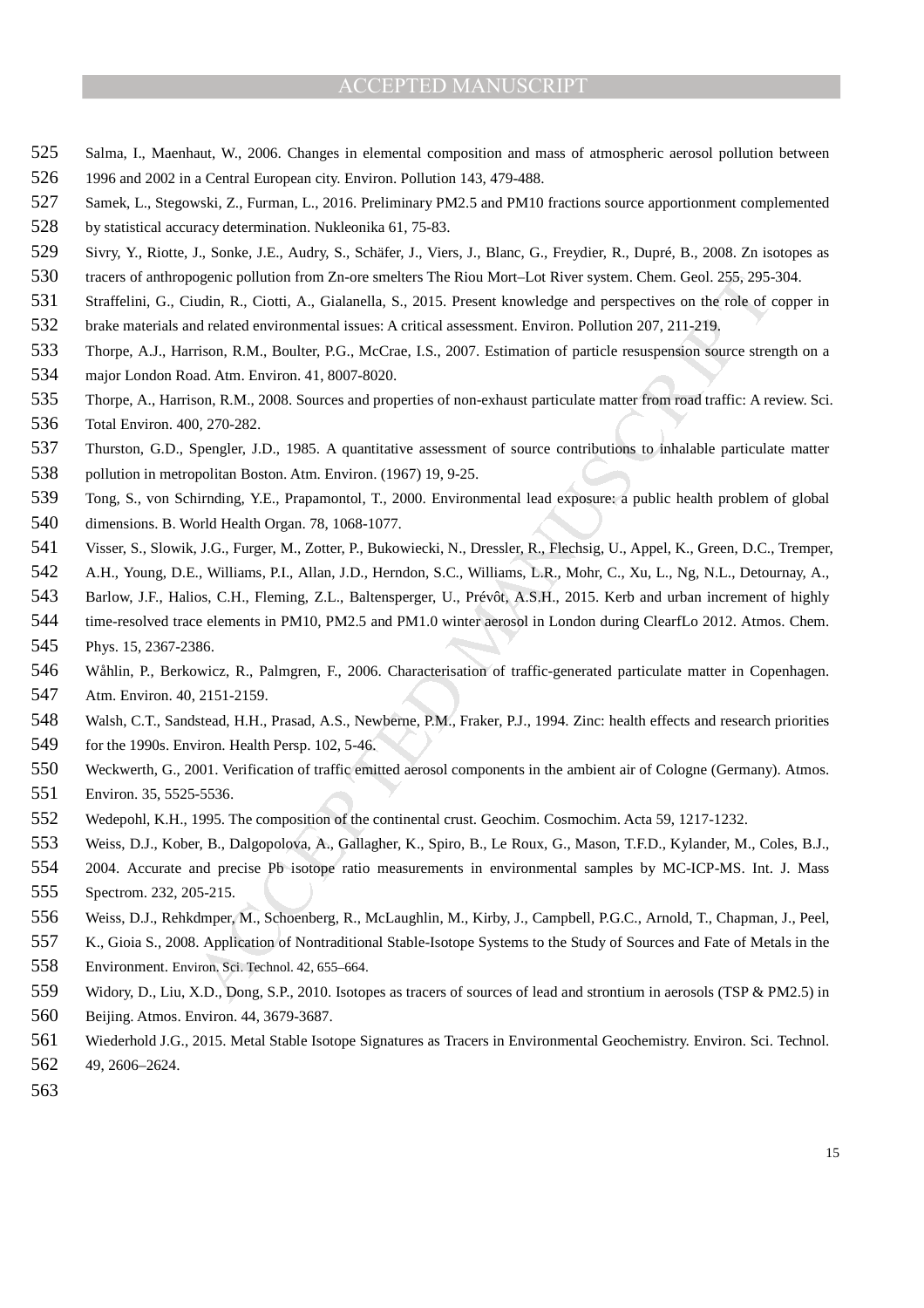

**Figure 1.** Relationship between the enrichment factors of Sb ( $EF_{Sb}$ ) and  $EF_{Fe}$  ( $R^2=0.9960$ ),  $EF_{Cu}$ ( $R^2$ =0.9972), EF<sub>Zn</sub> ( $R^2$ =0.8686), EF<sub>Ba</sub> ( $R^2$ =0.9949) and EF<sub>Cr</sub> ( $R^2$ =0.9385) in the PM<sub>10</sub> collected in North Kensington (open symbols) and Marylebone Road (closed symbols).

6000 -<br>  $\frac{1}{25000}$ <br>  $\frac{2000}{25000}$ <br>  $\frac{2000}{25000}$ <br>  $\frac{1}{25000}$ <br>  $\frac{1}{25000}$ <br>  $\frac{1}{25000}$ <br>  $\frac{1}{25000}$ <br>  $\frac{1}{25000}$ <br>  $\frac{1}{25000}$ <br>  $\frac{1}{2500}$ <br>  $\frac{1}{2500}$ <br>  $\frac{1}{2500}$ <br>  $\frac{1}{2500}$ <br>  $\frac{1}{2500}$ <br>  $\$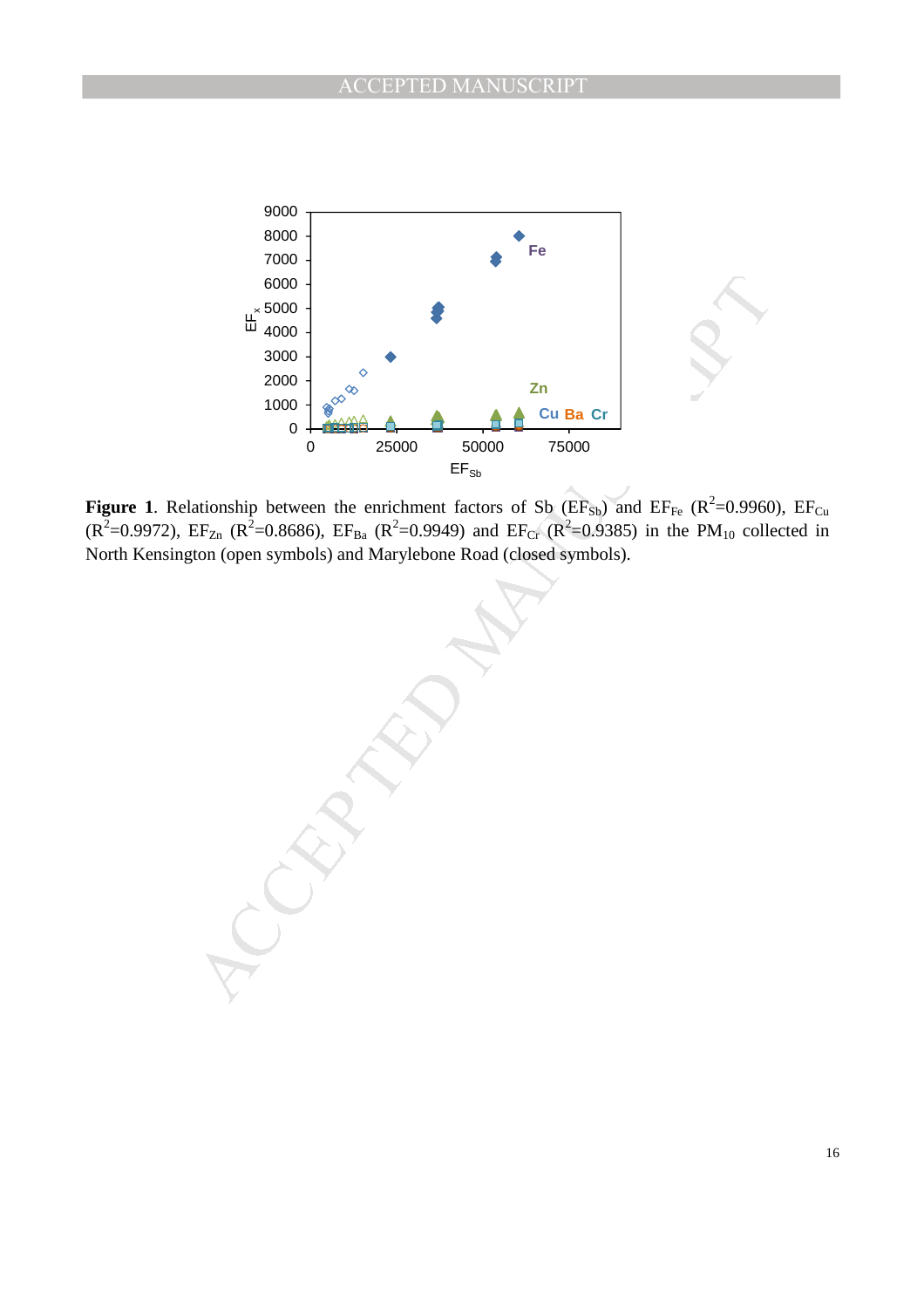

**Figure 2.** (a)  $^{208}Pb^{206}Pb$  versus  $^{206}Pb^{207}Pb$  plot of the PM<sub>10</sub> samples collected in Marylebone (MR site) and North Kensington (NK site) and possible sources in this study; (b)  $^{208}Pb^{206}Pb$  versus  $206Pb/207Pb$  plot of the PM<sub>10</sub> measured in London since the phasing out of leaded gasoline between 1996 and 2001, as well as gasoline and industrial emissions (Noble et al., 2008 and Monna et al., 1997) and during 2010 (this study). 2SD are not displayed in the figure as they are small and fall within the marker dimensions.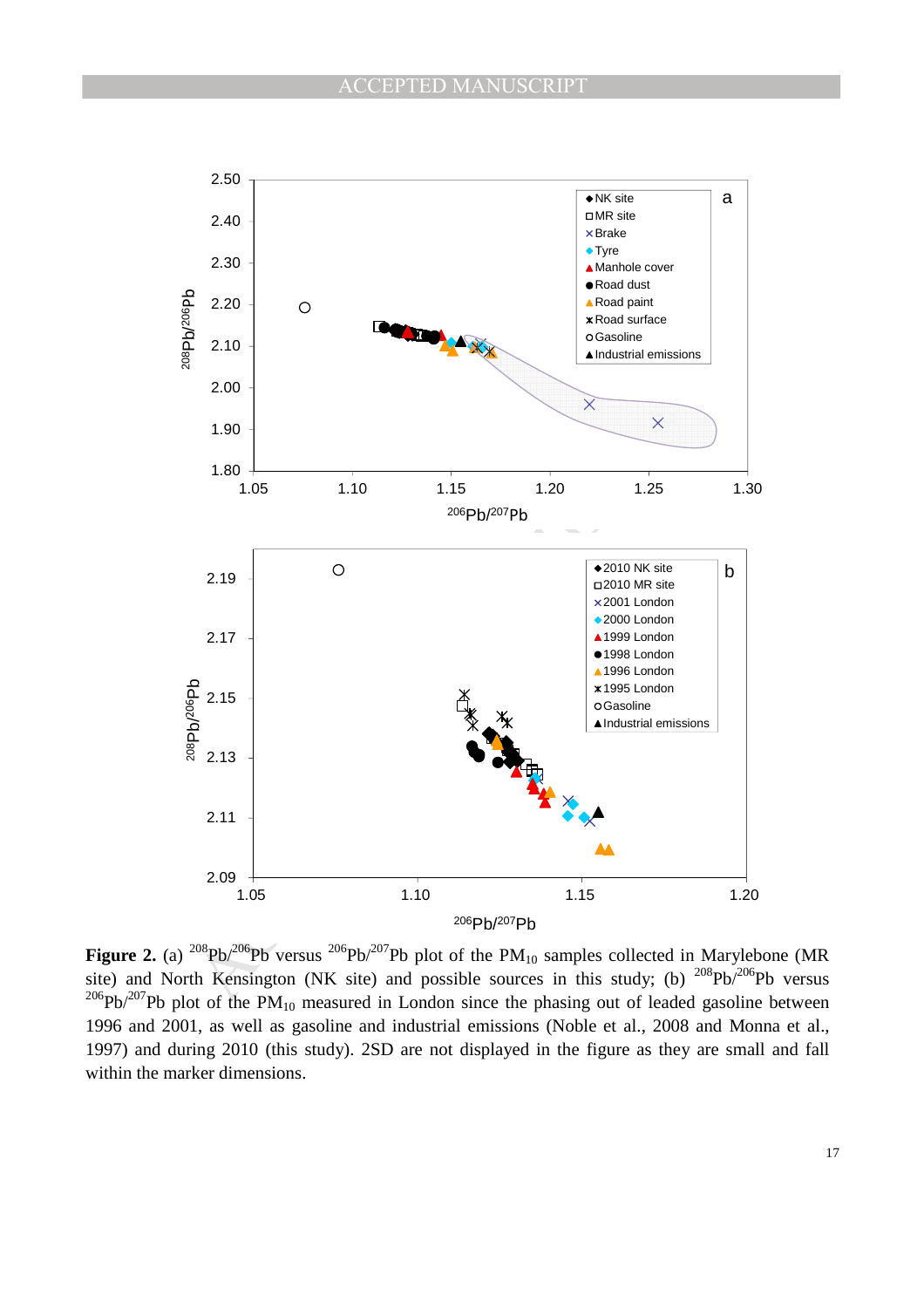

**Figure 3.** Zinc (a) and Cu (b) isotopic composition in  $PM_{10}$  collected at the NK site (PM-NK London) and the MR site (PM-MR London) and local sources during this study (summer 2010). Average 2SD for Zn and Cu isotope measurements are 0.08 and 0.10‰, respectively. Also shown are previous published Zn and Cu isotope signatures in atmospheric PM2.5-80 collected in South Kensington in London during 18 months between 2014 and 2015 (PM – SK – London), and PM $_{10}$  collected in Barcelona during two sampling campaigns in 2012 and 2013 labelled as PM - Barcelona (Ochoa Gonzalez et al.,  $2016$ <sup>a</sup> with average 2SD for Zn and Cu isotope ratios of 0.08 and 0.11‰, respectively. The Zn isotope composition of gasoline (Gioia et al.,  $2008$ )<sup>b</sup> and that from exhaust emissions represented by previously analyzed bus air filters (Cloquet et al., 2006)<sup>c</sup> are also shown. The Cu isotope signatures in PM collected during the winter season in London (PM – SK – London) are highlighted as they shown heavier values, explained by an increasing fossil fuel combustion. Previously published Zn isotope ratios referring to the IRMM-3702 standard were recalculated to JMC 3-0749L Lyon using an isotopic offset of +0.32‰ for Zn (Moeller et al., 2012).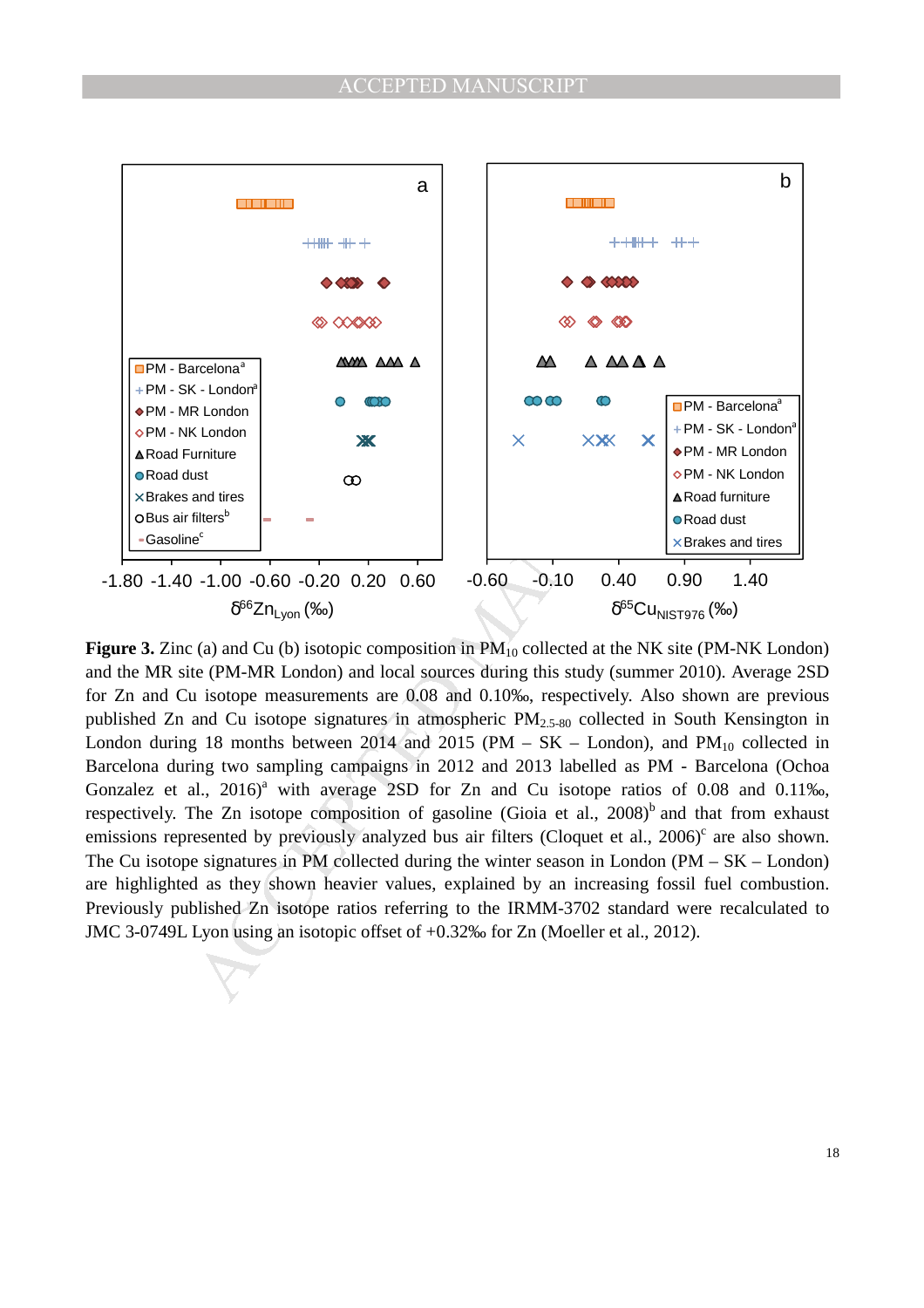

**Figure 4.** Relationship between Cu/Sb ratios and  $\delta^{65}$ Cu<sub>NIST976</sub> in PM<sub>10</sub> collected at the NK site and the MR site in this study (London  $PM_{10}$ ), and previous publish data in  $PM_{2.5-80}$  from London (London PM<sub>2.5-80</sub>) and in PM<sub>10</sub> from Barcelona (Ochoa Gonzalez et al., 2016).

 $\frac{3}{5}$ <br>  $\frac{3}{5}$ <br>  $\frac{3}{5}$ <br>  $\frac{3}{5}$ <br>  $\frac{3}{5}$ <br>  $\frac{3}{5}$ <br>  $\frac{3}{5}$ <br>  $\frac{3}{5}$ <br>  $\frac{3}{5}$ <br>  $\frac{3}{5}$ <br>  $\frac{3}{5}$ <br>  $\frac{3}{5}$ <br>  $\frac{3}{5}$ <br>  $\frac{3}{5}$ <br>  $\frac{3}{5}$ <br>  $\frac{3}{5}$ <br>  $\frac{3}{5}$ <br>  $\frac{3}{5}$ <br>  $\frac{3}{5}$ <br>  $\frac{3}{5}$ <br>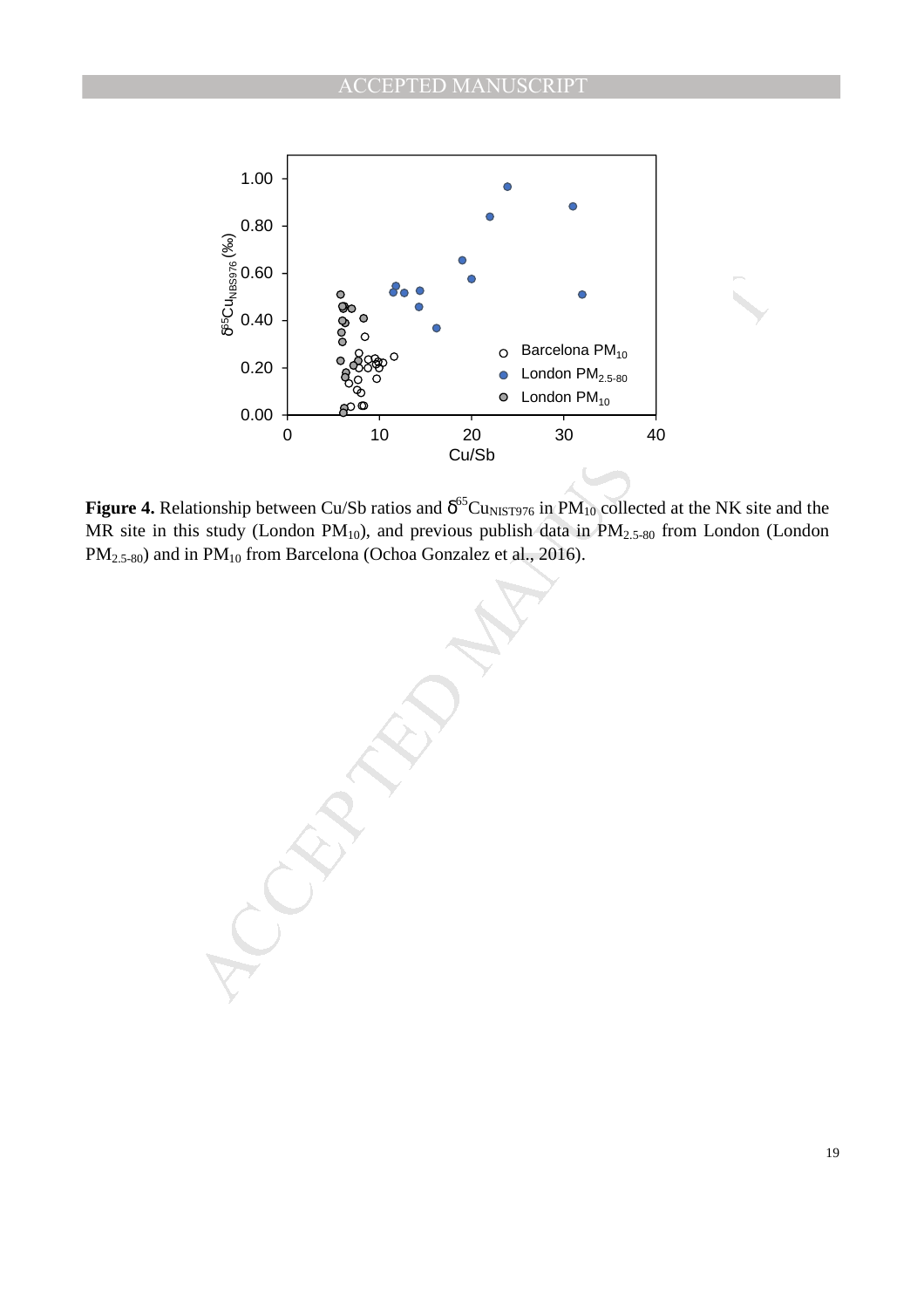|  |  |  | <b>Table 1.</b> Concentrations of $PM_{10}$ , major and trace elements in the $PM_{10}$ samples collected in Marylebone (MR) and North Kensington (NK), |  |  |
|--|--|--|---------------------------------------------------------------------------------------------------------------------------------------------------------|--|--|
|--|--|--|---------------------------------------------------------------------------------------------------------------------------------------------------------|--|--|

| 2 | and Cu/Sb ratios. |  |
|---|-------------------|--|
|---|-------------------|--|

|                  | and Cu/Sb ratios.                                         |                     |                          |               |                            |                | Concentrations           |                         |                 |                          |                          |                          |               |
|------------------|-----------------------------------------------------------|---------------------|--------------------------|---------------|----------------------------|----------------|--------------------------|-------------------------|-----------------|--------------------------|--------------------------|--------------------------|---------------|
| Sample           | Reference                                                 | $PM_{10}$           | $\rm Fe$                 | $\mathbf{Al}$ | $\ensuremath{\mathrm{Cu}}$ | $\mathbf{Zn}$  | S <sub>b</sub>           | $\mathbf{B} \mathbf{a}$ | ${\rm Pb}$      | $\rm Cr$                 | Ni                       | $\mathbf V$              | Cu/Sb         |
|                  |                                                           | $(\mu g \, m^{-3})$ | $(ng m-3)$               | $(ng m-3)$    | $(ng m-3)$                 | $(ng m-3)$     | $(ng m-3)$               | $(ng m-3)$              | $(ng m-3)$      | $(ng m-3)$               | $(ng m-3)$               | $(ng m-3)$               |               |
| $NK$ - $PM_{10}$ | NK1                                                       | 12                  | 79                       | $23\,$        | 3.1                        | $2.9\,$        | 0.5                      | $2.0\,$                 | 1.3             | 0.2                      | $0.5\,$                  | $0.7\,$                  | $6.2\,$       |
|                  | NK2                                                       | $12\,$              | 46                       | 14            | 2.3                        | 1.4            | 0.3                      | $1.1\,$                 | $0.6\,$         | 0.3                      | 0.4                      | $0.5\,$                  | $7.7\,$       |
|                  | NK3                                                       | $10\,$              | 66                       | 13            | 3.1                        | 2.7            | $0.5\,$                  | 1.7                     | $1.3 -$         | 0.2                      | 0.2                      | 0.3                      | 6.2           |
|                  | NK4                                                       | 17                  | 58                       | 12            | 2.5                        | 1.8            | 0.3                      | 1.6                     | 0.8             | 0.4                      | 0.3                      | 0.4                      | $8.3\,$       |
|                  | NK <sub>5</sub>                                           | 15                  | 46                       | 6.1           | 1.9                        | 1.4            | 0.3                      | 1.2                     | 0.7             | 0.1                      | $0.2\,$                  | $0.2\,$                  | 6.3           |
|                  | NK <sub>6</sub>                                           | 17                  | 89                       | 22            | 3.5                        | 3.1            | 0.5                      | $\sqrt{2.0}$            | 1.1             | 0.3                      | 0.4                      | 0.6                      | $7.0\,$       |
|                  | NK7                                                       | 15                  | 68                       | 8.2           | 3.6                        | 2.3            | $0.5\,$                  | 1.9                     | 0.9             | 0.3                      | 0.2                      | 0.2                      | 7.2           |
|                  | NK8                                                       | 12                  | 58                       | 8.6           | 2.5                        | 2.2            | $0.4\,$                  | 1.5                     | 1.2             | 0.3                      | 0.2                      | 0.1                      | 6.3           |
|                  | NK9                                                       | 14                  | 87                       | 29            | 3.5                        | $2.8\,$        | 0.6                      | 1.8                     | 1.4             | 0.4                      | 0.2                      | 0.1                      | 5.8           |
|                  | $\begin{array}{c} {\bf Average} \pm {\bf SD} \end{array}$ | $14\pm3$            | $66 \pm 16$              | $15\pm8$      | $2.9 \pm 0.6$              | $2.3 \pm 0.6$  | $0.4 + 0.1$              | $1.6 + 0.4$             | $1.0 + 0.3$     | $0.3 \pm 0.1$            | $0.3 + 0.1$              | $0.3 + 0.2$              | $6.8 + 0.9$   |
| $MR$ - $PM_{10}$ | MR1                                                       | 37                  | 2660                     | 150           | 130                        | 41             | $22\,$                   | 84                      | $\!\!\!\!\!8.8$ | 8.2                      | 3.6                      | 2.6                      | 5.8           |
|                  | MR <sub>2</sub>                                           | $28\,$              | 550                      | $20\,$        | 26                         | 8.0            | 4.3                      | 18                      | 1.1             | 1.7                      | $0.7\,$                  | 0.6                      | $6.1\,$       |
|                  | MR3                                                       | 29                  | 436                      | 24            | $21\,$                     | 7.8            | 3.5                      | 14                      | 1.9             | 1.5                      | $0.6\,$                  | 0.4                      | 6.1           |
|                  | MR4                                                       | $38\,$              | 481                      | $25\,$        | $24\,$                     | 8.4            | 3.7                      | 15                      | 1.4             | 1.9                      | 0.9                      | 0.4                      | 6.4           |
|                  | MR5                                                       | $29\,$              | 494                      | $16\,$        | $24\,$                     | 7.3            | 3.9                      | 16                      | $1.3\,$         | 1.7                      | $0.7\,$                  | 0.3                      | $6.0\,$       |
|                  | MR6                                                       | 41                  | 641                      | 35            | 33 <sup>2</sup>            | 11             | 5.2                      | $20\,$                  | $1.8\,$         | 2.5                      | $1.0\,$                  | $0.8\,$                  | 6.3           |
|                  | MR7                                                       | 34                  | 2300                     | 89            | 110                        | 35             | 19                       | 72                      | $6.8\,$         | 7.8                      | 2.7                      | 1.5                      | $6.0\,$       |
|                  | MR8                                                       | $27\,$              | 279                      | 15            | 13                         | $5.5\,$        | 2.2                      | 7.9                     | 1.7             | 1.1                      | 0.3                      | 0.2                      | $6.0\,$       |
|                  | MR9                                                       | 18                  | 212                      | 17            | 9.4                        | 3.7            | 1.6                      | 5.7                     | $1.2\,$         | 0.9                      | 0.3                      | 0.1                      | 5.9           |
|                  | Average $\pm$ SD                                          | $31\pm7$            | $\overline{\phantom{a}}$ |               |                            | $\blacksquare$ | $\overline{\phantom{a}}$ | $\sim$                  | $\sim$          | $\overline{\phantom{a}}$ | $\overline{\phantom{a}}$ | $\overline{\phantom{a}}$ | $6.1 \pm 0.2$ |

3 4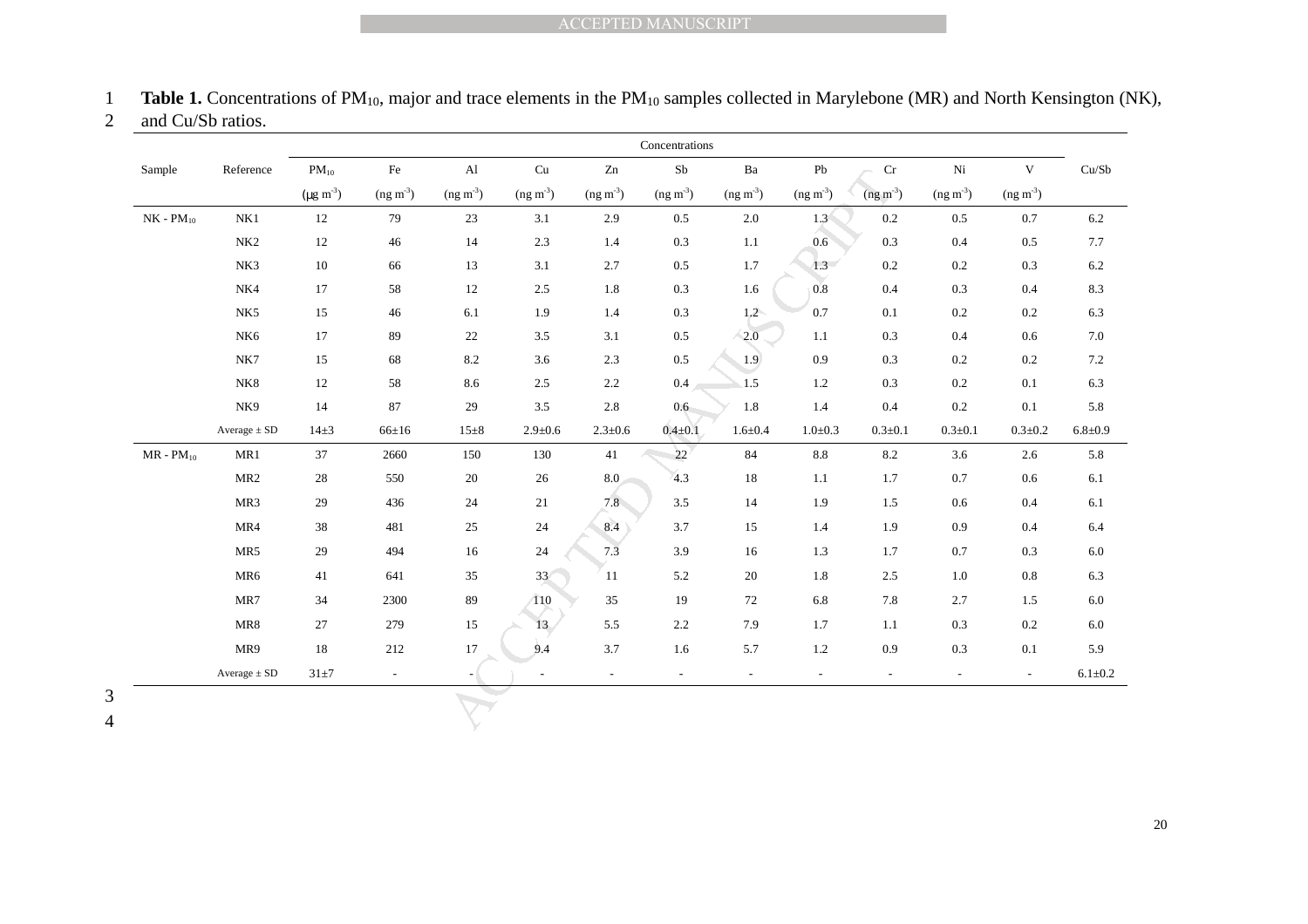5 **Table 2.** Concentrations of major and trace elements in local sources close to Marylebone (MR) and North Kensington (NK), including 6 Cu/Sb ratios. '<' means below detection limit; '-' means not calculated.

7

|                                                                                                                        | <b>ACCEPTED MANUSCRIPT</b> |               |               |                            |                  |                  |                  |                  |                  |                  |                  |                          |
|------------------------------------------------------------------------------------------------------------------------|----------------------------|---------------|---------------|----------------------------|------------------|------------------|------------------|------------------|------------------|------------------|------------------|--------------------------|
|                                                                                                                        |                            |               |               |                            |                  |                  |                  |                  |                  |                  |                  |                          |
| Table 2. Concentrations of major and trace elements in local sources close to Marylebone (MR) and North Kensington (NK |                            |               |               |                            |                  |                  |                  |                  |                  |                  |                  |                          |
| Cu/Sb ratios. '<' means below detection limit; '-' means not calculated.                                               |                            |               |               |                            |                  |                  |                  |                  |                  |                  |                  |                          |
|                                                                                                                        |                            |               |               |                            |                  |                  |                  |                  |                  |                  |                  |                          |
|                                                                                                                        |                            |               |               |                            |                  | Concentrations   |                  |                  |                  |                  |                  |                          |
| Sample                                                                                                                 | Reference                  | $\rm Fe$      | $\mathbf{Al}$ | $\ensuremath{\mathrm{Cu}}$ | Zn               | ${\rm Sb}$       | $\rm Ba$         | Pb               | Cr <sup>-</sup>  | Ni               | $\mathbf V$      | Cu/Sb                    |
|                                                                                                                        |                            | $(mg g^{-1})$ | $(mg g^{-1})$ | $(\mu g g^{-1})$           | $(\mu g g^{-1})$ | $(\mu g g^{-1})$ | $(\mu g g^{-1})$ | $(\mu g g^{-1})$ | $(\mu g g^{-1})$ | $(\mu g g^{-1})$ | $(\mu g g^{-1})$ |                          |
| <b>Brake</b>                                                                                                           | $FSB-1$                    | 6.8           | 9.5           | 6.1                        | 20               | 0.2              | 1000             | 5.3              | 89               | 51               | 9.7              | 27                       |
|                                                                                                                        | FSB-2                      | 5.2           | $7.1\,$       | 4.4                        | $17\,$           | 0.1              | 1300             | 4.0              | 80               | 41               | 7.0              | 39                       |
|                                                                                                                        | $HBP-1$                    | 89            | 5.5           | 25                         | 46               | 0.8              | 310              | 38               | 110              | 28               | 15               | 30                       |
| Tire                                                                                                                   | R43/54-1                   | 0.4           | $0.2\,$       | 43                         | 8100             | $\,<$            | 12               | 9.9              | $<\,$            | $\,<$            | $\,<$            |                          |
|                                                                                                                        | R43/54-2                   | 0.3           | 0.3           | 41                         | 13000            | $<\,$            | 19               | 14               | $\,<$            | 1.4              | $\,<$            | $\overline{\phantom{a}}$ |
|                                                                                                                        | R56/57-1                   | 0.2           | 0.4           | 26                         | 7400             | $\,<$            | 2.1              | 9.1              | $\,<\,$          | $\,<\,$          | $\,<\,$          |                          |
| Manhole cover                                                                                                          | NKMHC-1                    | 68            | 5.7           | 52                         | 370              | 7.4              | 550              | 690              | 130              | 100              | 26               | 7.0                      |
|                                                                                                                        | NKMHC-2                    | 25            | 2.8           | 20                         | 130              | 3.6              | 1100             | 56               | 93               | 86               | 15               | 5.4                      |
|                                                                                                                        | MRMHC-1                    | 52            | 5.2           | 170                        | 530              | 17 <sup>6</sup>  | 120              | 210              | 2300             | 1700             | 76               | 9.9                      |
|                                                                                                                        | MRMHC-2                    | 43            | 1.5           | 89                         | 420              | 7.5              | 120              | 89               | 120              | 110              | 120              | 12                       |
| Road dust                                                                                                              | NKRD-1                     | 9.4           | 4.4           | 70                         | 220              | 3.3              | 93               | 140              | 29               | 11               | 19               | 21                       |
|                                                                                                                        | NKRD-2                     | 7.6           | $3.2\,$       | 17                         | 80               | 1.0              | 34               | 22               | 29               | 100              | 15               | 17                       |
|                                                                                                                        | NKRD-3                     | 18            | 13            | 25                         | 170              | 0.7              | 86               | 26               | 31               | 18               | 56               | 35                       |
|                                                                                                                        | MRRD-1                     | 17            | 6.0           | 800                        | 560              | 21               | 160              | 410              | 55               | 26               | 23               | 38                       |
|                                                                                                                        | MRRD-2                     | 14            | 3.7           | 74                         | 350              | 10               | 97               | 170              | 54               | 13               | 15               | 7.3                      |
|                                                                                                                        | MRRD-3                     | 10            | 4.0           | 140                        | 350              | 40               | 94               | 54               | 40               | 17               | 14               | 3.5                      |
| Road paint                                                                                                             | NKRP-1                     | 0.6           | 0.3           | 1.8 <sup>′</sup>           | 44               | $\,<$            | 2.4              | 2.8              | 3.2              | 4.0              | 0.5              | $\overline{\phantom{a}}$ |
|                                                                                                                        | NKRP-2                     | 0.4           | $0.2\,$       | $\lt$                      | 4.8              | 93               | 200              | 3100             | 840              | 3.4              | 0.7              | $\sim$                   |
|                                                                                                                        | MRRP-1                     | 0.7           | 0.3           | 4.3                        | 14               | 0.5              | 6.1              | 3.8              | 1.1              | 2.4              | 0.7              | 8.6                      |
|                                                                                                                        | MRRP-2                     | 1.3           | 2.4           | 2.6                        | 14               | $\,<$            | 5.4              | 2.9              | 1.3              | 6.6              | 1.9              |                          |
| Road tarmac                                                                                                            | NKRS-1                     | 8.2           | 4.9           | 7.1                        | 40               | 0.4              | 64               | 11               | 16               | 15               | $28\,$           | 18                       |
| surface                                                                                                                | NKRS-2                     | 7.3           | 4.4           | 5.2                        | 34               | 0.3              | 100              | 8.8              | 20               | 19               | 21               | 17                       |

8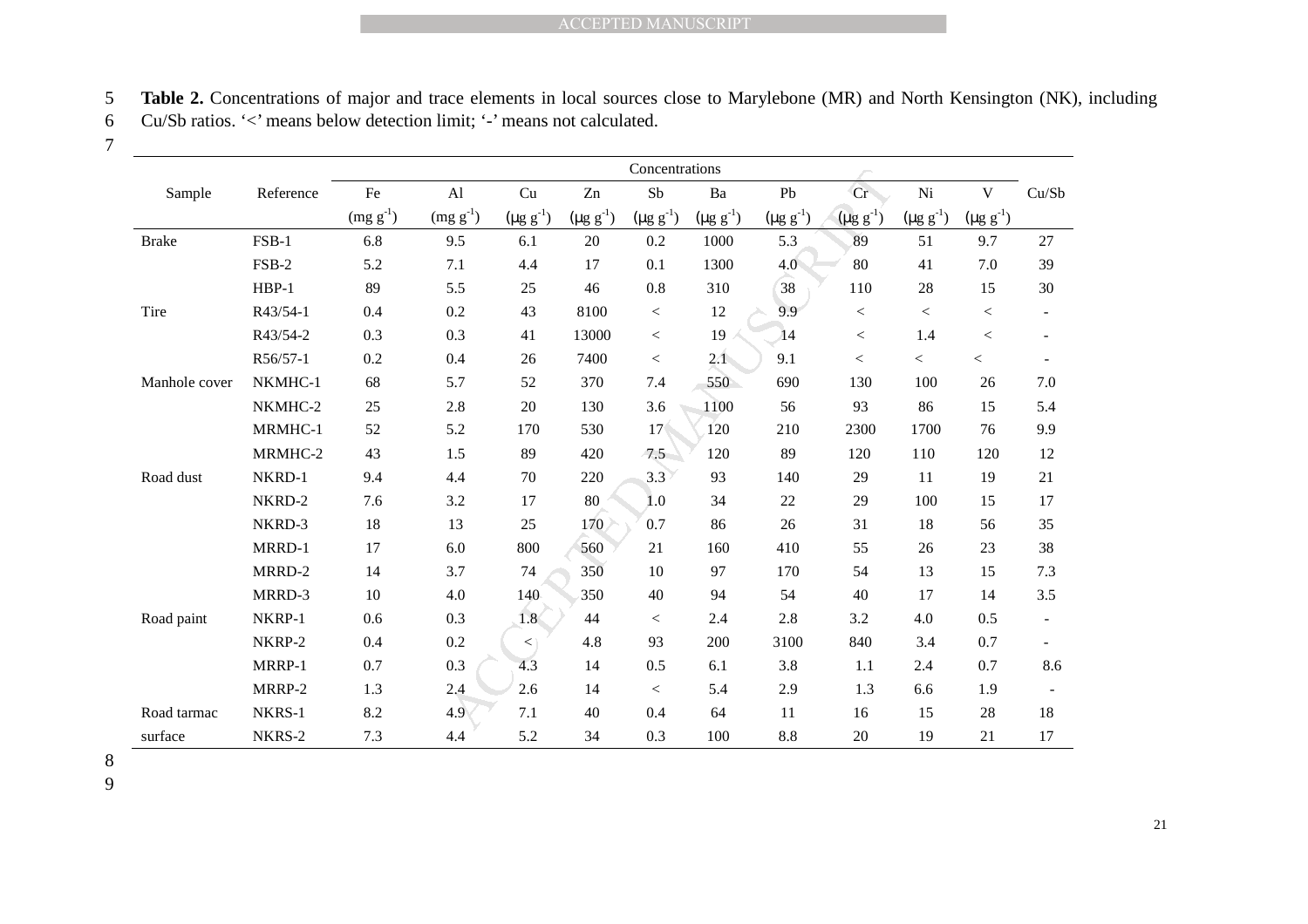10 **Table 3.** Enrichment factors (EFs) in local sources and the PM<sub>10</sub> samples collected at Marylebone

| $\sim$ $\sim$ |                                                                    |
|---------------|--------------------------------------------------------------------|
|               | 11 (MR) and North Kensington (NK) sites. '-' means not calculated. |

| Sample           |                                                | $\rm{EFs}$<br>Reference             |                          |                         |                |                              |                            |                          |                          |                                     |  |
|------------------|------------------------------------------------|-------------------------------------|--------------------------|-------------------------|----------------|------------------------------|----------------------------|--------------------------|--------------------------|-------------------------------------|--|
|                  |                                                | Fe                                  | Cu                       | Zn                      | ${\rm Sb}$     | $\mathbf{B} \mathbf{a}$      | Pb                         | $\rm Cr$                 | Ni                       | V                                   |  |
| $NK$ - $PM_{10}$ | NK1                                            | 8.7                                 | 740                      | 190                     | 5300           | 10                           | 258                        | 18                       | 83                       | 44                                  |  |
|                  | NK <sub>2</sub>                                | 8.2                                 | 900                      | 150                     | 4700           | 9.0                          | 199                        | 47                       | 110                      | 54                                  |  |
|                  | NK3                                            | 12                                  | 1300                     | 300                     | 9000           | 15                           | 458                        | 41                       | 68                       | 31                                  |  |
|                  | NK4                                            | 13                                  | 1200                     | 230                     | 7100           | 16                           | 317                        | 67                       | 100                      | $45\,$                              |  |
|                  | NK5                                            | 19                                  | 1700                     | 340                     | 11000          | $22\,$                       | 485                        | 26                       | 110                      | 55                                  |  |
|                  | NK <sub>6</sub>                                | $10\,$                              | 850                      | 210                     | 5500           | 11                           | 220                        | 33                       | 72                       | 36                                  |  |
|                  | NK7                                            | $21\,$                              | 2300                     | 430                     | 15000          | 27                           | 484                        | 81                       | 95                       | 37                                  |  |
|                  | $\rm N K8$                                     | 17                                  | 1600                     | 380                     | 13000          | $20\,$                       | 663                        | $80\,$                   | 100                      | $25\,$                              |  |
|                  | NK9                                            | 7.6                                 | 650                      | 150                     | 5200           | 7.3                          | 225                        | 34                       | 28                       | $7.0\,$                             |  |
|                  | Average±SD                                     | $13\pm 5$                           | $1200 \pm 600$           | $300 \pm 200$           | 8000±4000      | 15±7                         | $400+200$                  | $50 + 30$                | $90 \pm 30$              | $40+20$                             |  |
| $MR - PM_{10}$   | MR1                                            | 45                                  | 4600                     | 410                     | 37000          | 65                           | 270                        | 120                      | 100                      | 25                                  |  |
|                  | MR <sub>2</sub>                                | 69                                  | 7100                     | 600                     | 54000          | 100                          | 245                        | 190                      | 150                      | $44\,$                              |  |
|                  | MR3                                            | 46                                  | 4900                     | 490                     | 37000          | 66                           | 362                        | 140                      | 110                      | $22\,$                              |  |
|                  | MR4                                            | 48                                  | 5100                     | 490                     | 37000          | 69                           | 247                        | 170                      | 150                      | 25                                  |  |
|                  | MR5                                            | 78                                  | 8000                     | 680                     | 61000          | 110                          | 366                        | 240                      | 180                      | 31                                  |  |
|                  | MR6                                            | 46                                  | 5000                     | 450                     | 37000          | 66                           | 232                        | 160                      | 120                      | 31                                  |  |
|                  | MR7                                            | 65                                  | 7000                     | 580                     | 54000          | 93                           | 348                        | 190                      | 130                      | 25                                  |  |
|                  | MR8                                            | 47                                  | 4800                     | 560                     | 37000          | 62                           | 518                        | 160                      | 93                       | 19                                  |  |
|                  | MR9                                            | 31                                  | 3000                     | 330                     | 23000          | 39                           | 334                        | 120                      | 64                       | 13                                  |  |
|                  | Average±SD                                     | $50+20$                             | $6000 \pm 2000$          | $500 \pm 200$           | 40000±20000    | $70 + 30$                    | 330±90                     | $170 + 40$               | $130 \pm 40$             | $26 + 9$                            |  |
| <b>Brake</b>     | $FSB-1$                                        | 1.8                                 | 3.5                      | 3.2                     | 5.9            | 13                           | 2.6                        | 21                       | $22\,$                   | 1.5                                 |  |
|                  | $FSB-2$                                        | 1.9                                 | 3.3                      | 3.5                     | 3.9            | $21\,$                       | 2.6                        | $25\,$                   | 24                       | 1.4                                 |  |
|                  | $HBP-1$                                        | 41                                  | 25                       | 13                      | 37             | 6.6                          | 32                         | 46                       | 21                       | 3.9                                 |  |
| Tire             | R43/54-1                                       | 4.6                                 | 1200                     | 60000                   |                | 6.9                          | 230                        |                          | $\overline{\phantom{a}}$ |                                     |  |
|                  | R43/54-2                                       | 2.6                                 | 780                      | 69000                   | $\blacksquare$ | 7.5                          | 220                        | $\overline{\phantom{a}}$ | 21                       |                                     |  |
|                  | R56/57-1                                       | 1.5                                 | 400                      | 31000                   | $\Box$         | 0.7                          | 110                        | $\overline{\phantom{a}}$ | $\overline{\phantom{a}}$ |                                     |  |
| Manhole          | NKMHC-1                                        | 30                                  | 49                       | 97                      | 330            | 11                           | 550                        | $50\,$                   | $75\,$                   | 6.6                                 |  |
| cover            | NKMHC-2                                        | 23                                  | 38                       | 72                      | 320            | 44                           | 92                         | 74                       | 130                      | 8.1                                 |  |
|                  | MRMHC-1                                        | 25                                  | 170                      | 150                     | 800            | 2.7                          | 180                        | 970                      | 1400                     | 21                                  |  |
|                  | MRMHC-2                                        | 73                                  | 330                      | 420                     | 1300           | 9.1                          | 280                        | 190                      | 310                      | 120                                 |  |
| Road dust        | NKRD-1                                         | 5.3                                 | 85                       | 73                      | 190            | 2.4                          | 140                        | 14                       | $10\,$                   | 6.3                                 |  |
|                  | NKRD-2                                         | 6.0                                 | 29                       | 37                      | 79             | 1.2                          | 32                         | 20                       | 131                      | 6.8                                 |  |
|                  | NKRD-3                                         | 3.6                                 | $10\,$                   | 19                      | 14             | $\rm 0.8$                    | 9.0                        | 5.2                      | 5.8                      | 6.4                                 |  |
|                  | MRRD-1                                         | $\overline{7}$                      | 730                      | 140                     | 880            | $3.2\,$                      | 300                        | $21\,$                   | $18\,$                   | 5.7                                 |  |
|                  | MRRD-2                                         | 9.5                                 | 110                      | 140                     | 680            | $3.0\,$                      | 200                        | $32\,$                   | 14                       | 5.9                                 |  |
|                  | MRRD-3                                         | 6.3                                 | 190                      | 130                     | 2500           | 2.7                          | 62                         | $22\,$                   | 17                       | 5.3                                 |  |
| Road paint       | NKRP-1                                         | 4.6                                 | $28\,$                   | 190                     | $\blacksquare$ | $0.8\,$                      | $37\,$                     | $21\,$                   | $\sqrt{48}$              | $2.2\,$                             |  |
|                  |                                                |                                     | $\overline{\phantom{a}}$ | 39                      | 130000         | 120                          | 76000                      | 10000                    | 76                       |                                     |  |
|                  |                                                |                                     |                          |                         |                |                              |                            |                          |                          |                                     |  |
|                  |                                                |                                     |                          |                         | $\blacksquare$ |                              |                            |                          |                          |                                     |  |
|                  |                                                |                                     |                          |                         |                |                              |                            |                          |                          |                                     |  |
| surface          |                                                |                                     | 6.4                      | 12                      | $18\,$         |                              |                            |                          |                          |                                     |  |
| Road             | NKRP-2<br>MRRP-1<br>MRRP-2<br>NKRS-1<br>NKRS-2 | 5.1<br>$7.0\,$<br>1.4<br>4.2<br>4.2 | $88\,$<br>5.8<br>7.9     | $80\,$<br>8.5<br>$12\,$ | 450<br>$22\,$  | 2.7<br>0.3<br>1.5<br>$2.8\,$ | 67<br>5.5<br>$11\,$<br>9.2 | 9.6<br>1.2<br>7.3<br>10  | 39<br>$11\,$<br>13<br>18 | 5.4<br>3.9<br>$1.1\,$<br>8.3<br>7.1 |  |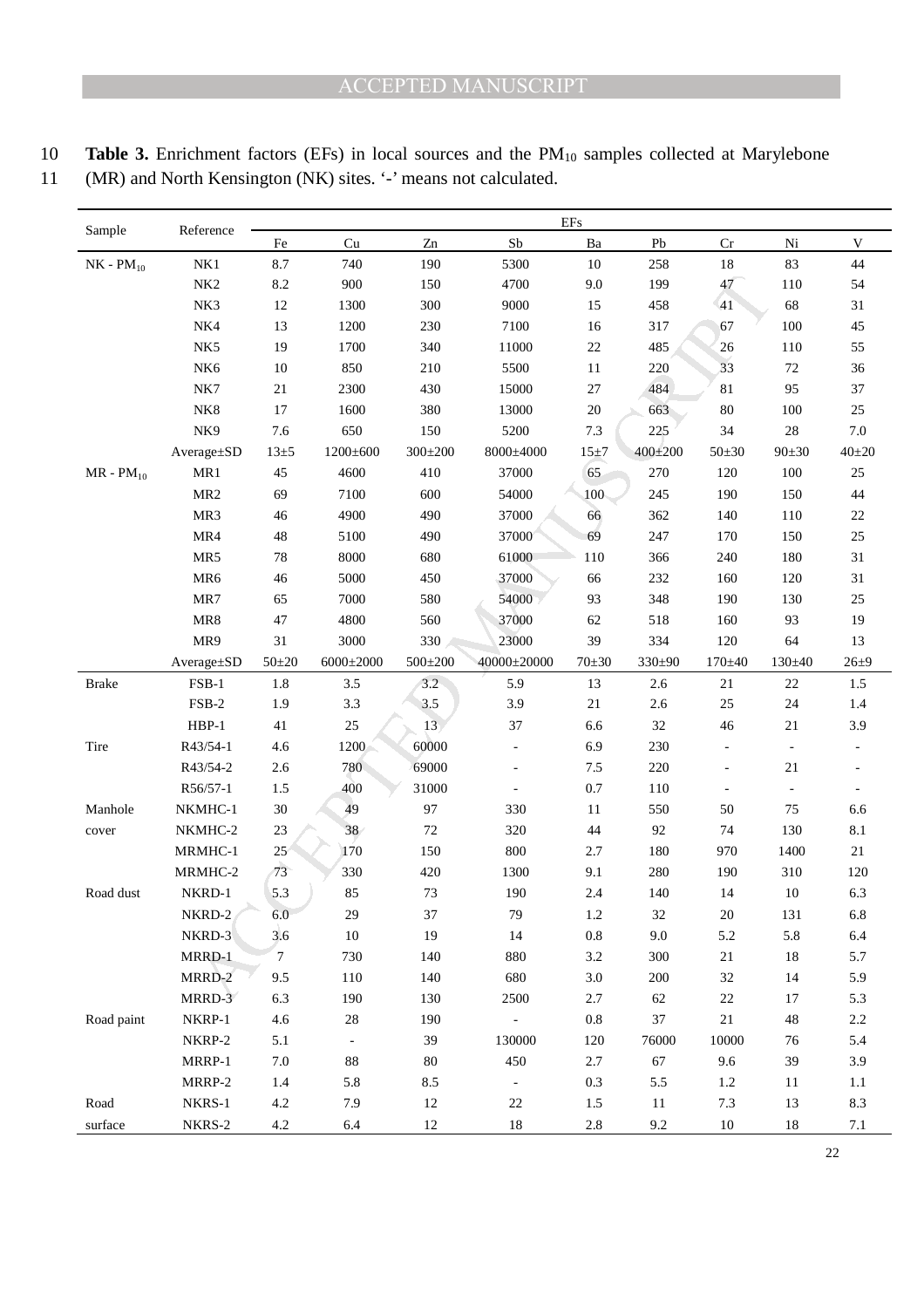12 **Table 4.** Lead isotope ratios of PM10 samples collected at Marylebone Road (MR) and North 13 Kensington (NK) and sources analyzed during this study. Each sample has been measured 3 or 4 14 times to calculate the 2SD.

NK1 17.512 0.003 1.1277 0.0001 2.1337<br>
NK3 17.545 0.003 1.1279 0.0001 2.1372<br>
NK5 17.545 0.003 1.1279 0.0001 2.1374<br>
NK5 17.553 0.004 1.1270 0.0001 2.1313<br>
NK6 17.553 0.004 1.1270 0.0001 2.1313<br>
NK7 17.589 0.004 1.1387 0.0 Sample Sample ID Pb isotope ratios  $^{206}Pb^{204}Pb$  2SD  $^{206}Pb^{207}Pb$  2SD  $^{208}Pb^{206}Pb$  2SD  $NK-PM_{10}$   $NK1$  17.446 0.004 1.1218 0.0001 2.1382 0.0002 NK2 17.552 0.003 1.1277 0.0001 2.1327 0.0002 NK3 17.465 0.005 1.1229 0.0001 2.1374 0.0002 NK4 17.537 0.002 1.1270 0.0001 2.1352 0.0001 NK5 17.554 0.003 1.1277 0.0001 2.1321 0.0001 NK6 17.569 0.004 1.1287 0.0001 2.1315 0.0001 NK7 17.598 0.004 1.1304 0.0001 2.1291 0.0001 NK8 17.487 0.004 1.1239 0.0001 2.1355 0.0001 NK9 17.564 0.003 1.1282 0.0001 2.1288 0.0001  $MR - PM_{10}$   $MR1$  17.512 0.002 1.1256 0.0001 2.1351 0.0001 MR2 17.643 0.005 1.1330 0.0001 2.1279 0.0001 MR3 17.581 0.005 1.1294 0.0001 2.1313 0.0002 MR4 17.677 0.003 1.1349 0.0001 2.1261 0.0001 MR5 17.550 0.002 1.1275 0.0001 2.1327 0.0001 MR6 17.678 0.002 1.1349 0.0001 2.1257 0.0002 MR7 17.701 0.003 1.1364 0.0001 2.1246 0.0001 MR8 17.463 0.001 1.1227 0.0001 2.1368 0.0002 MR9 17.305 0.002 1.1137 0.0001 2.1476 0.0001 Brake FSB-1 19.569 0.003 1.2200 0.0001 1.9598 0.0001 FSB-2 20.199 0.002 1.2547 0.0001 1.9151 0.0001 HBP-1 18.176 0.004 1.1651 0.0001 2.1052 0.0001 Tire R30-1 17.937 0.003 1.1502 0.0001 2.1075 0.0002 R43/54-1 18.190 0.002 1.1660 0.0001 2.0973 0.0001 R43/54-2 18.181 0.002 1.1653 0.0001 2.0983 0.0001 R56/57-1 18.138 0.002 1.1613 0.0001 2.0995 0.0002 Manhole cover NKMHC-1 17.883 0.003 1.1450 0.0001 2.1262 0.0001 NKMHC-2 17.547 0.004 1.1281 0.0001 2.1355 0.0002 MRMHC-1 17.557 0.004 1.1284 0.0001 2.1332 0.0001 MRMHC-2 17.550 0.002 1.1280 0.0001 2.1335 0.0002 Road dust NKRD-1 17.438 0.002 1.1218 0.0001 2.1403 0.0001 NKRD-2 17.762 0.001 1.1405 0.0001 2.1222 0.0002 NKRD-3 17.728 0.002 1.1379 0.0001 2.1245 0.0001 MRRD-1 17.890 0.003 1.1417 0.0001 2.1242 0.0001 MRRD-2 17.777 0.002 1.1412 0.0001 2.1176 0.0002 MRRD-3 17.347 0.002 1.1163 0.0001 2.1446 0.0001 Road paint NKRP-1 17.930 0.002 1.1509 0.0001 2.0894 0.0001 NKRP-2 18.301 0.002 1.1708 0.0001 2.0843 0.0001 MRRP-1 17.866 0.001 1.1471 0.0001 2.1012 0.0001 MRRP-2 18.135 0.001 1.1621 0.0001 2.0973 0.0002 Road tarmac surface NKRS-1 18.148 0.001 1.1633 0.0001 2.0953 0.0001 NKRS-2 18.252 0.001 1.1695 0.0001 2.0869 0.0001